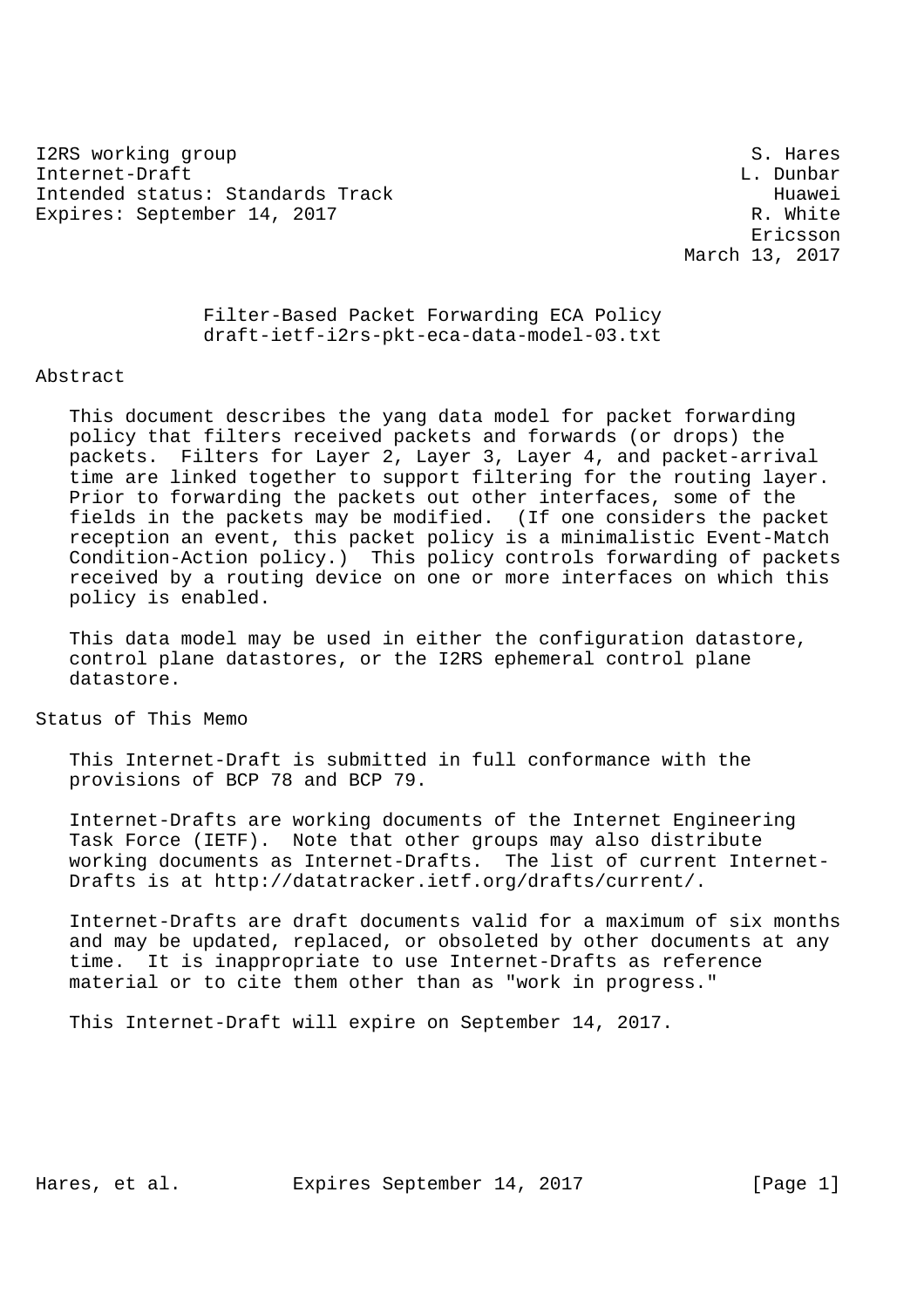Copyright Notice

 Copyright (c) 2017 IETF Trust and the persons identified as the document authors. All rights reserved.

 This document is subject to BCP 78 and the IETF Trust's Legal Provisions Relating to IETF Documents (http://trustee.ietf.org/license-info) in effect on the date of publication of this document. Please review these documents carefully, as they describe your rights and restrictions with respect to this document. Code Components extracted from this document must include Simplified BSD License text as described in Section 4.e of the Trust Legal Provisions and are provided without warranty as described in the Simplified BSD License.

Table of Contents

|    |                                                |  |  |  |  | $\overline{\phantom{0}}^2$ |
|----|------------------------------------------------|--|--|--|--|----------------------------|
|    | 1.1. Definitions and Acronyms                  |  |  |  |  | $\overline{4}$             |
|    | 2. Generic Route Filters/Policy Overview       |  |  |  |  | $\overline{4}$             |
|    |                                                |  |  |  |  |                            |
|    | 4. BNP Generic Info Model in High Level Yang 7 |  |  |  |  |                            |
|    | 5. i2rs-eca-policy Yang module 10              |  |  |  |  |                            |
| б. |                                                |  |  |  |  |                            |
|    |                                                |  |  |  |  | -37                        |
|    |                                                |  |  |  |  | 38                         |
|    | 8.1. Normative References                      |  |  |  |  | 38                         |
|    | 8.2. Informative References 38                 |  |  |  |  |                            |
|    |                                                |  |  |  |  |                            |
|    |                                                |  |  |  |  |                            |

## 1. Introduction

 This document describes the yang data model for packet forwarding policy that filters received packets and forwards (or drops) the packets. Prior to forwarding the packets out other interfaces, some of the fields in the packets may be modified. Filters for Layer 2, Layer 3, Layer-4 and packet arrival time are linked together to support filtering for the routing layer.

 If one considers the reception of a packet as an event, this minimalistic Event-Match Condition-Action policy. Full event-match condition policy can be found at

 [I-D.ietf-supa-generic-policy-data-model] (or the information model at [I-D.ietf-supa-generic-policy-info-model]). This document will use the term packet-only ECA policy for this model utilizing the term "packet" in this fashion.

Hares, et al. Expires September 14, 2017 [Page 2]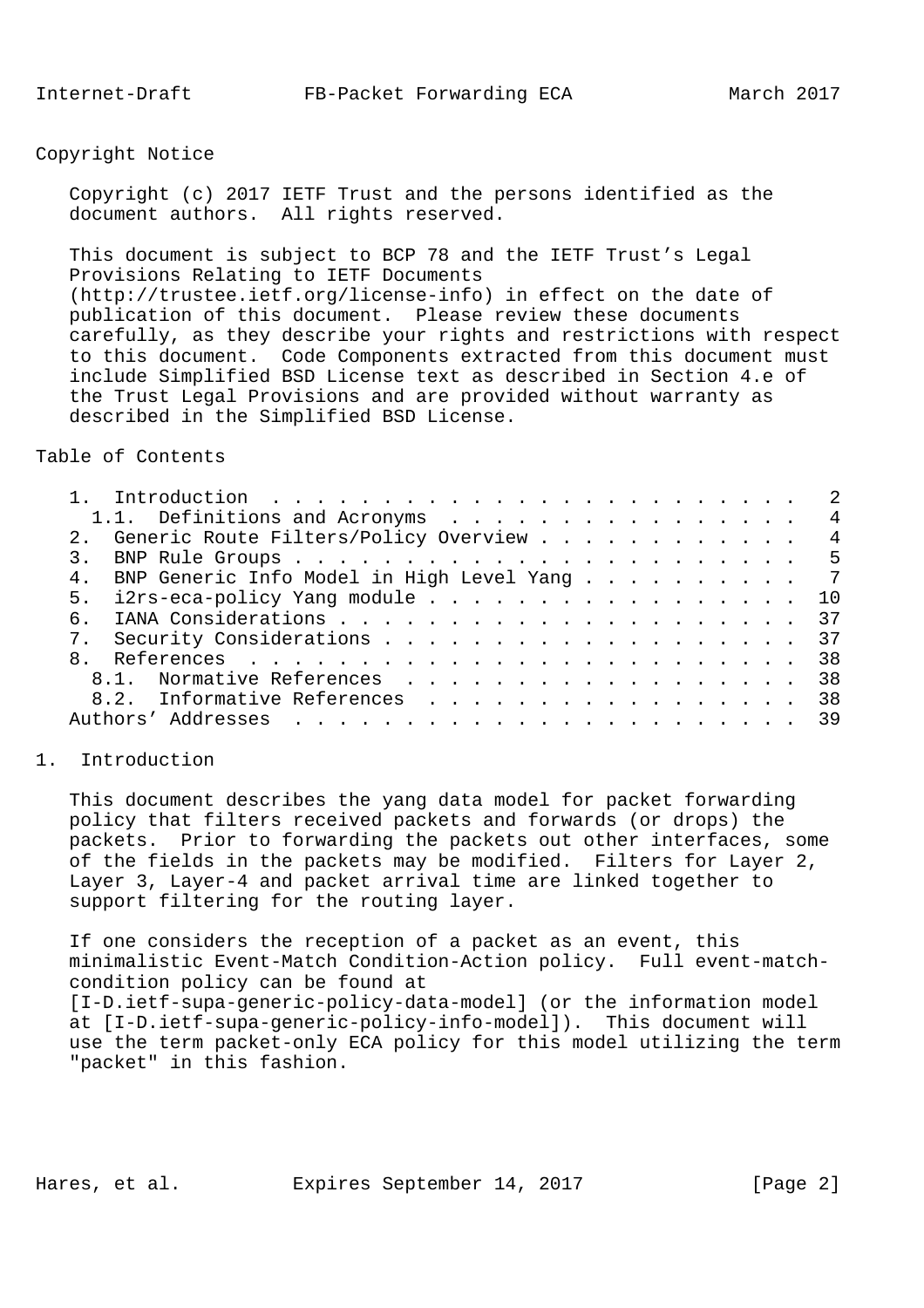ACL data models [I-D.ietf-netmod-acl-model] can also provide a minimal set of filtering for packet-eca by compiling a large group of filters. However, this data model also provides the L2-L4 filters plus a concept of grouping and policy rules. The pkt-eca structure helps create users with structures with more substantial policy for security or data flow direction.

 This packet-only ECA policy data model supports an ordered list of ECA policy rules

- o packet headers for layer 2 to layer 4,
- o interfaces the packet was received on,
- o time packet was received, and
- o size of packet.

 The actions include packet modify actions and forwarding options. The modify options allow for the following:

- o setting fields in the packet header at Layer 2 (L2) to Layer 4 (L4), and
- o encapsulation and decapsulation the packet.

 The forwardinng actions allow forwardsing the packet via interfaces, tunnels, next-hops, or dropping the packet. setting things within the packet at Layer 2 (L2) to layer 4 (L4).

 This packet policy draft has been developed as a set of protocol independent policy It may be used for the configuration datastore, a control plane datastore, or an I2RS ephemeral control plane datastore [RFC7921]. For more information configuration and control plane datastores please see [I-D.ietf-netmod-revised-datastores]. This yang model may be transmitted over NETCONF [RFC6241] or RESTCONF [RFC8040]. For use with the control plane datastores and ephemeral control plane datastores, additional capabilities support control plane daatastores will need to be added to the base NETCONF and RESTCONF to support these datastores.

 This yang data model depends on the the I2RS RIB [I-D.ietf-i2rs-rib-data-model] which can be deployed in an configuration datastore, a control plane datastore, or the I2RS ephemeral control plane datastore. )for informational module see [I-D.ietf-i2rs-rib-info-model]. The update of RIB entries via the rpc features allows datastore validation differences to be handled in the rpc code.

Hares, et al. Expires September 14, 2017 [Page 3]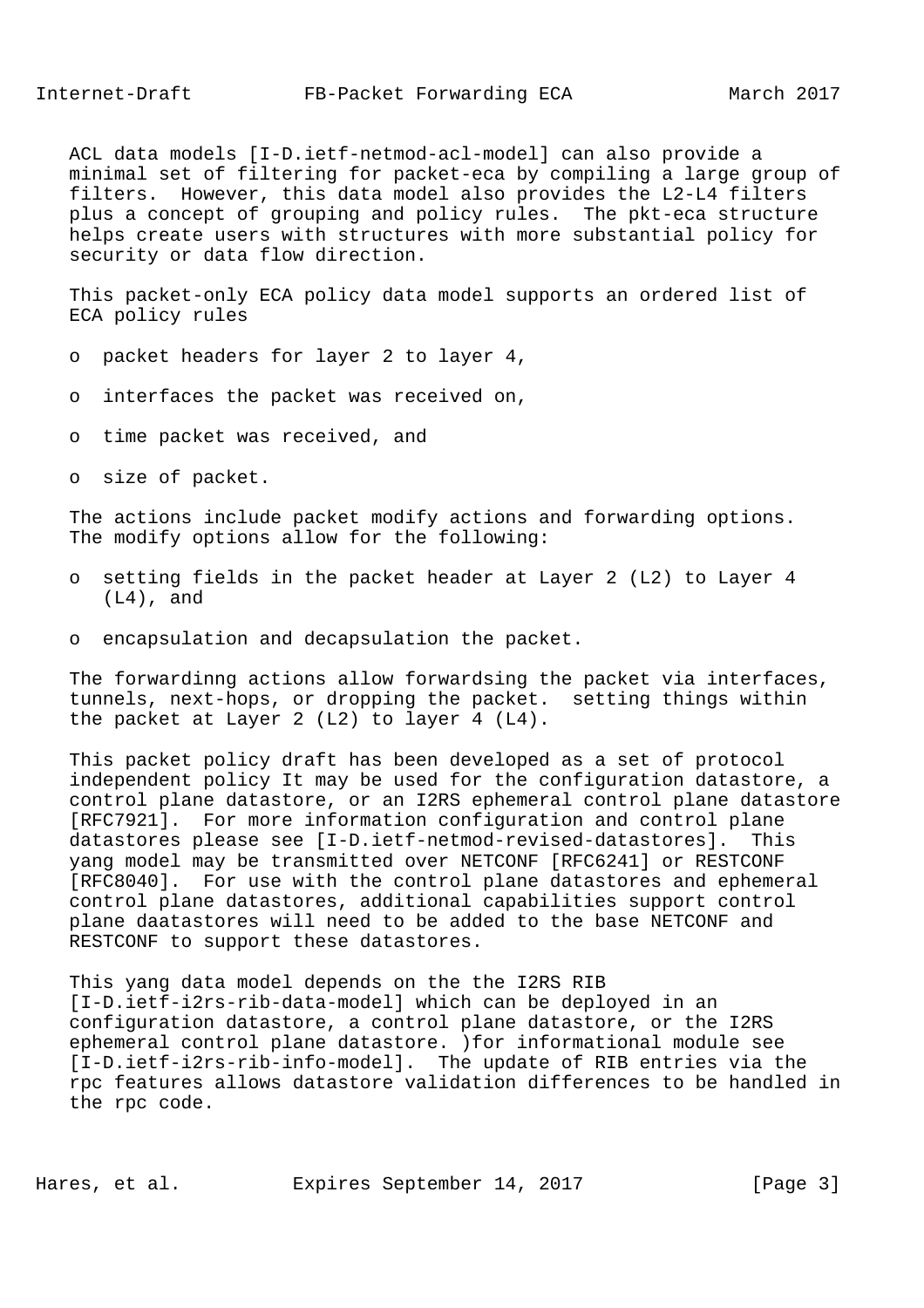The first section of this draft contains an overview of the policy structure. The second provides a high-level yang module. The third contains the yang module.

1.1. Definitions and Acronyms

 INSTANCE: Routing Code often has the ability to spin up multiple copies of itself into virtual machines. Each Routing code instance or each protocol instance is denoted as Foo\_INSTANCE in the text below.

NETCONF: The Network Configuration Protocol

PCIM - Policy Core Information Model

RESTconf - http programmatic protocol to access yang modules

2. Generic Route Filters/Policy Overview

 This generic policy model represents filter or routing policies as rules and groups of rules.

The basic concept are:

Rule Group

A rule group is is an ordered set of rules .

Rule

 A Rule is represented by the semantics "If Condition then Action". A Rule may have a priority assigned to it.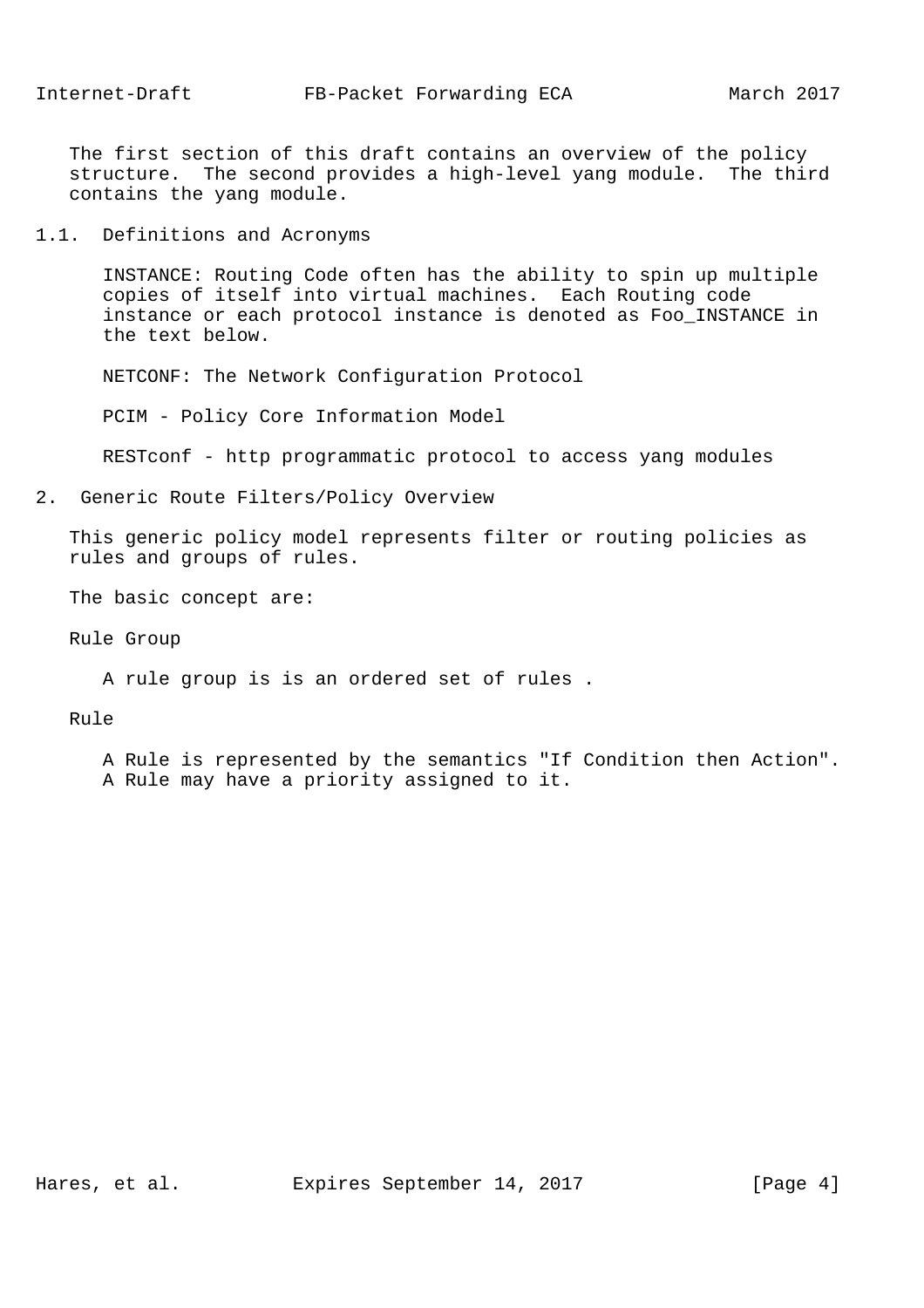

Figure 1: ECA rule structure

3. BNP Rule Groups

 The pkt ECA policy is an order set of pkt-ECA policy rules. The rules assume the event is the reception of a packet on the machine on a set of interfaces. This policy is associated with a set of interfaces on a routing device (physical or virtual).

 A Rule group allows for the easy combination of rules for management stations or users. A Rule group has the following elements:

- o name that identifies the grouping of policy rules
- o module reference reference to a yang module(s) in the yang module library that this group of policy writes policy to
- o list of rules

 Rule groups may have multiple policy groups at specific orders. For example, policy gorup 1 could have three policy rules at rule order 1 and four policy rules at rule order 5.

Hares, et al. Expires September 14, 2017 [Page 5]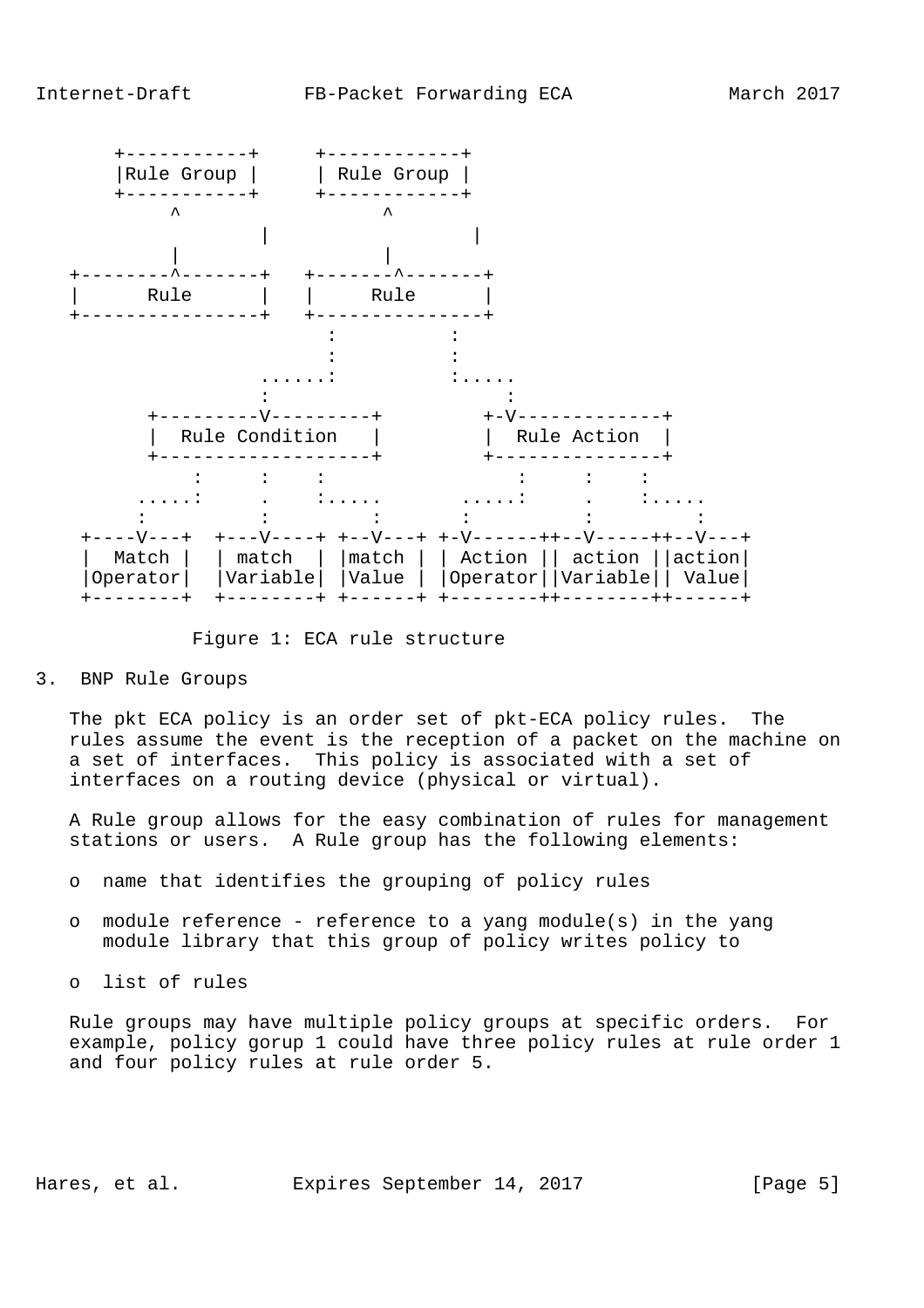The rule has the following elements: name, order, status, priority, reference cnt, and match condition, and action as shown as shown in figure 2. The order indicates the order of the rule within the the complete list. The status of the rule is (active, inactive). The priority is the priority within a specific order of policy/filter rules. A reference count (refcnt) indicates the number of entities (E.g. network modules) using this policy. The generic rule match action conditions have match operator, a match variable and a match value. The rule actions have an action operator, action variable, and an action value.

 Rules can exist with the same rule order and same priority. Rules with the same rule order and same priority are not guaranteed to be at any specific ordering. The order number and priority have sufficient depth that administrators who wish order can specify it.



 The generic match conditions are specific to a particular layer are refined by matches to a specific layer (as figure 3 shows), and figure 5's high-level yang defines. The general actions may be generic actions that are specific to a particular layer (L2, L3, or L4) or time of day or packet size. The qos actions can be setting fields in the packet at any layer (L2-l4) or encapsulating or decapsulating the packet at a layer. The fwd-actions are forwarding

Hares, et al. Expires September 14, 2017 [Page 6]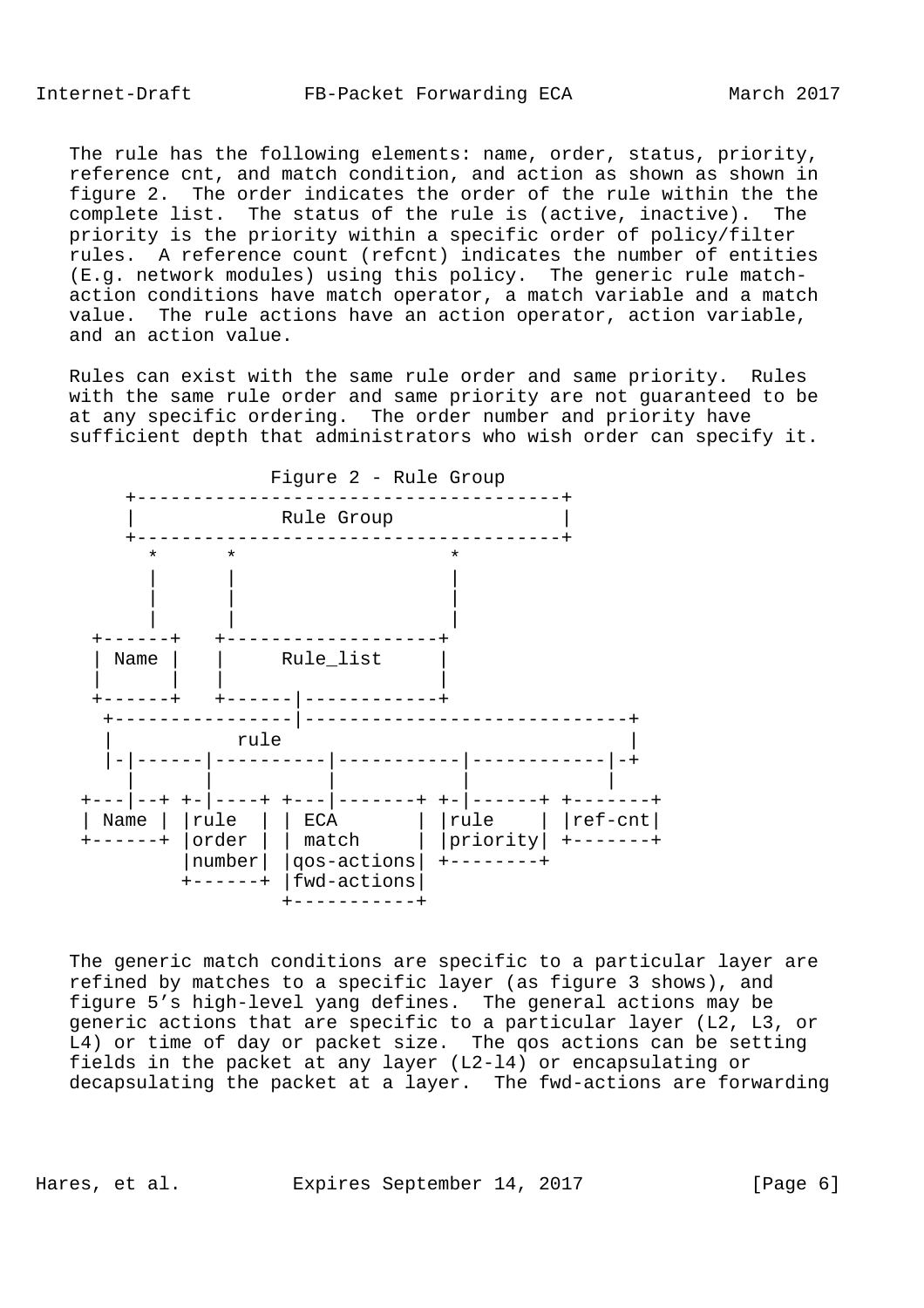functions that forward on an interface or to a next-hop. The rule status is the operational status per rule.

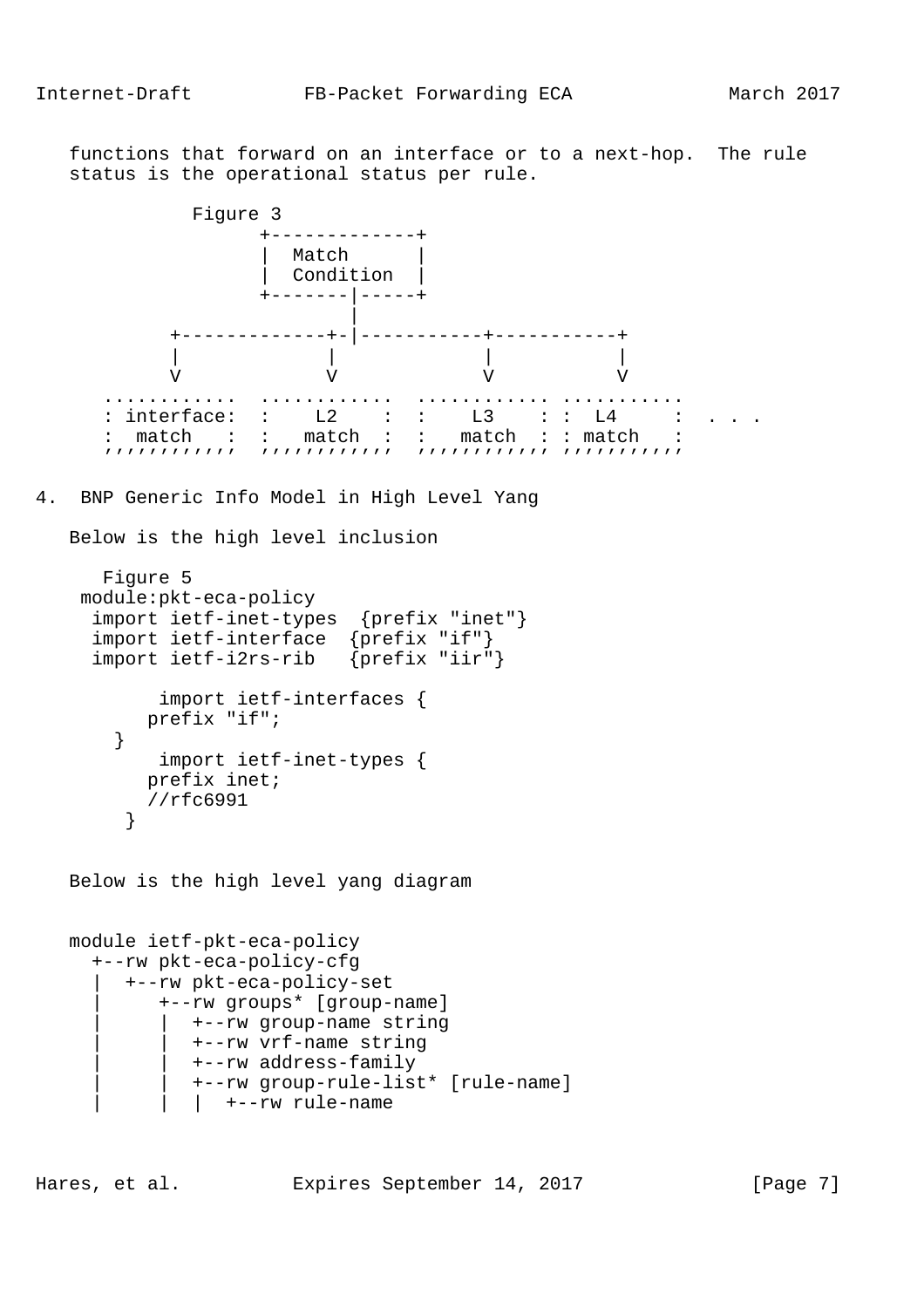| | | +--rw rule-order-id | | | +--rw default-action-id integer | +--rw default-resolution-strategy-id integer | +--rw rules\* [order-id rule-name] | +--rw order-id | +--rw rule-name | +--rw cfg-rule-conditions [cfgr-cnd-id] | | +--rw cfgr-cnd-id integer | | +--rw eca-event-match  $|$  +--rw time-event-match\*  $\vert \vert$  .. (time of day) | | +--rw eca-condition-match  $|$  +--rw eca-pkt-matches\*  $|\quad \ldots \quad$  (L2-L4 matches) | +--rw cfg-rule-actions [cfgr-action-id] | | +--rw cfgr-action-id | | +--rw eca-actions\* [action-id] | | | +--rw action-id uint32 | | | +--rw eca-ingress-act\*  $| ...$  (permit, deny, mirror) | | | +--rw eca-fwd-actions\* | ... (invoke, tunnel encap, fwd) | | | +--rw eca-egress-act\*  $\| \cdot \cdot \cdot \|$  | | | +--rw eca-qos-actions\*  $\parallel \cdot \cdot \cdot$  | | | +--rw ext-data-id integer | +--rw cfg-external-data\* [cfg-ext-data-id] | | +--rw cfg-ext-data-id integer | | +--rw data-type integer | | +--rw priority uint64 | uses external-data-forms ... (other external data) +--rw pkt-eca-policy-opstate +--rw pkt-eca-opstate +--rw groups\* [group-name] | +--rw rules-installed; | +--rw rules\_status\* [rule-name] | +--rw strategy-used [strategy-id]  $+--rw$  +--rw rule-group-link\* [rule-name] | +--rw group-name +--rw rules\_opstate\* [rule-order rule-name] | +--rw status | +--rw rule-inactive-reason | +--rw rule-install-reason | +--rw rule-installer | +--rw refcnt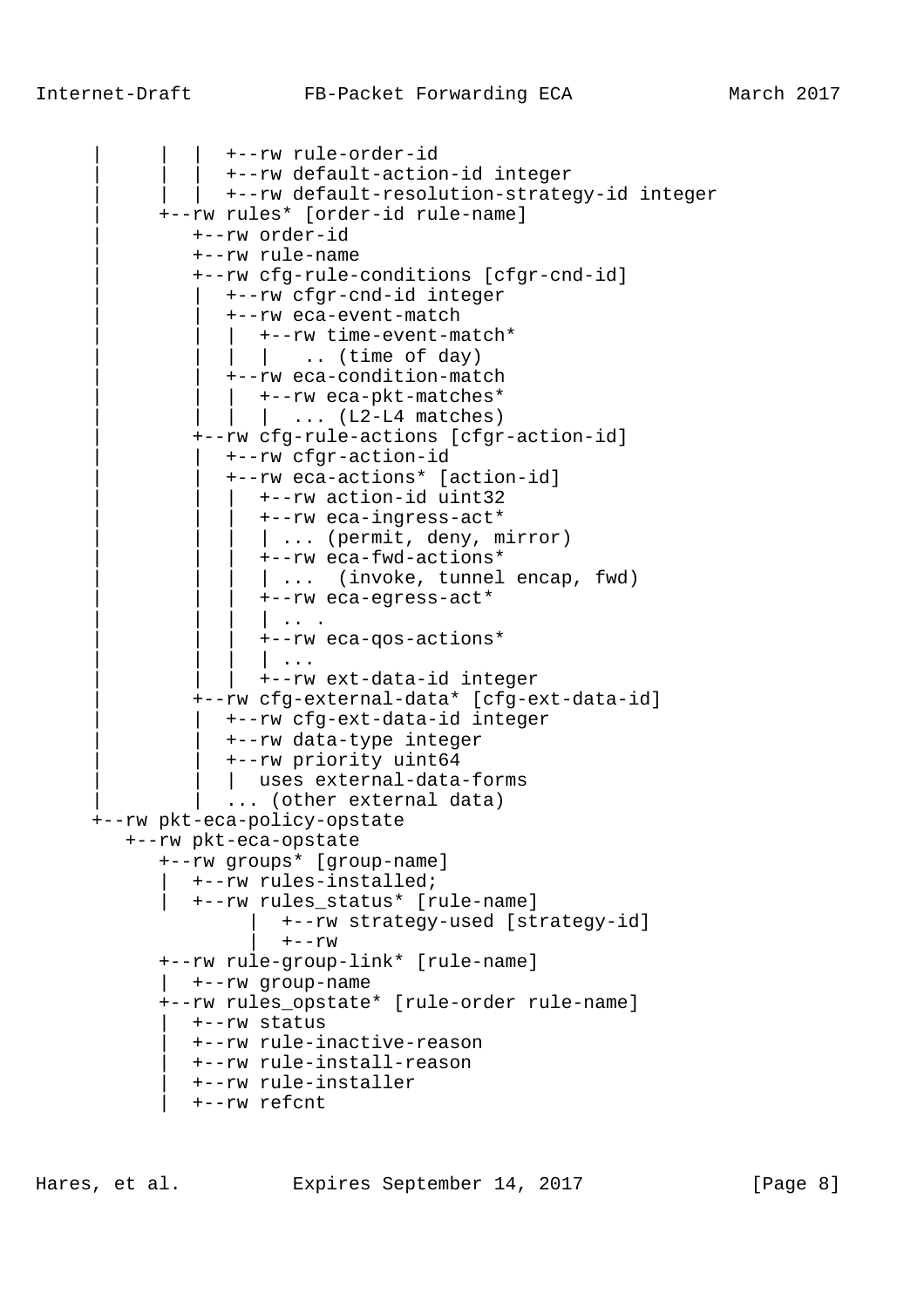```
 +--rw rules_op-stats* [rule-order rule-name]
    | +--rw pkts-matched
    | +--rw pkts-modified
    | +--rw pkts-forward
         +--rw op-external-data [op-ext-data-id]
            | +--rw op-ext-data-id integer
            | +--rw type identityref
            | +--rw installed-priority integer
           | (other details on external data )
```
The three levels of policy are expressed as:

Config Policy definitions

|              | Policy level: pkt-eca-policy-set        |
|--------------|-----------------------------------------|
|              | group level: pkt-eca-policy-set: groups |
| rule level:  | pkt-eca-policy-set:rules                |
| external id: | pkt-eca-policy-set:cfg-external-data    |

Operational State for Policy

```
 =======================================
 Policy level: pkt-eca-policy-opstate
 group level: pkt-eca-opstate:groups
 group-rule: pkt-eca-opstate:rule-group-link*
 rule level: pkt-eca_opstate:rules_opstate*
              pkt-eca_op-stats
```
figure

The filter matches struture is shown below

Hares, et al. Expires September 14, 2017 [Page 9]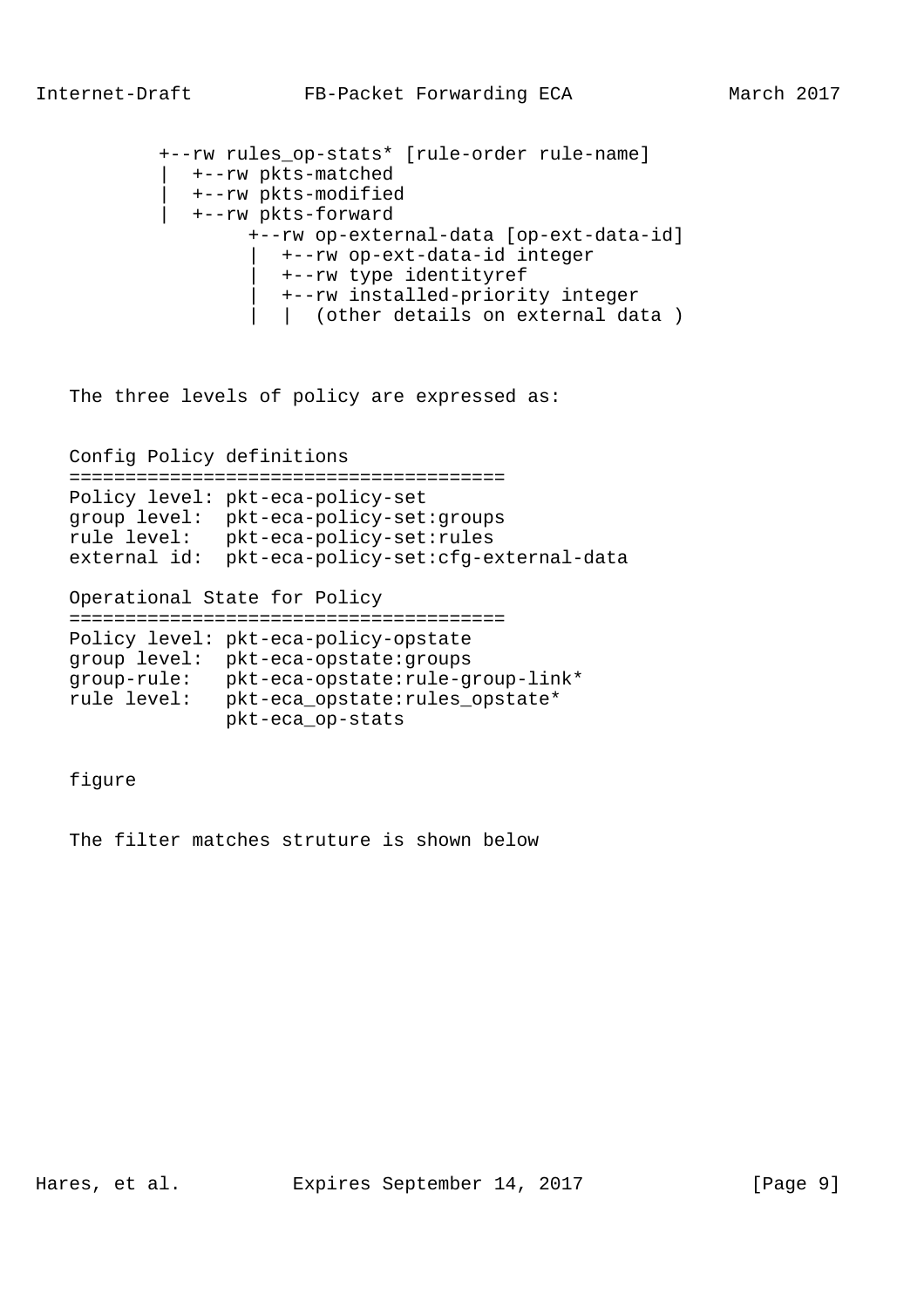```
 module:i2rs-pkt-eca-policy
         +--rw pkt-eca-policy-cfg
          | +--rw pkt-eca-policy-set
              | +--rw groups* [group-name]
                 | | ...
              | +--rw rules [order-id rule-name]
                 | +--rw eca-matches
                     | | | +--case: interface-match
                     | | | +--case: L2-header-match
                     | | | +--case: L3-header-match
                     | | | +--case: L4-header-match
                     | | | +--case: packet-size
                     | | | +--case: time-of-day
     module:i2rs-pkt-eca-policy
       +--rw pkt-eca-policy-cfg
          | +--rw pkt-eca-policy-set
              | +--rw groups* [group-name]
| | .... | .... | ....
              | +--rw rules* [order-id rule-name]
                 | +--rw eca-matches
                     | | . . .
                 | +--rw ecq-qos-actions
                   | | +--rw cnt-actions
                    | | +--rw mod-actions
                        | | | +--case interface-actions
                        | | | +--case L2-action
                        | | | +--case L3-action
                       | | | +--case L4-action
                 | +--rw eca-fwd-actions
                    | | +--rw num-fwd-actions
                     | | +--rw fwd-actions
                        | | | +--rw interface interface-ref
                        | | | +--rw next-hop rib-nexthop-ref
                        | | | +--rw route-attributes
                        | | | +--rw rib-route-attributes-ref
                        | | | +--rw fb-std-drop
```
5. i2rs-eca-policy Yang module

```
 <CODE BEGINS> file "ietf-pkt-eca-policy@2017-03-13.yang"
 module ietf-pkt-eca-policy {
    namespace "urn:ietf:params:xml:ns:yang:ietf-pkt-eca-policy";
    // replace with iana namespace when assigned
    prefix "pkt-eca-policy";
```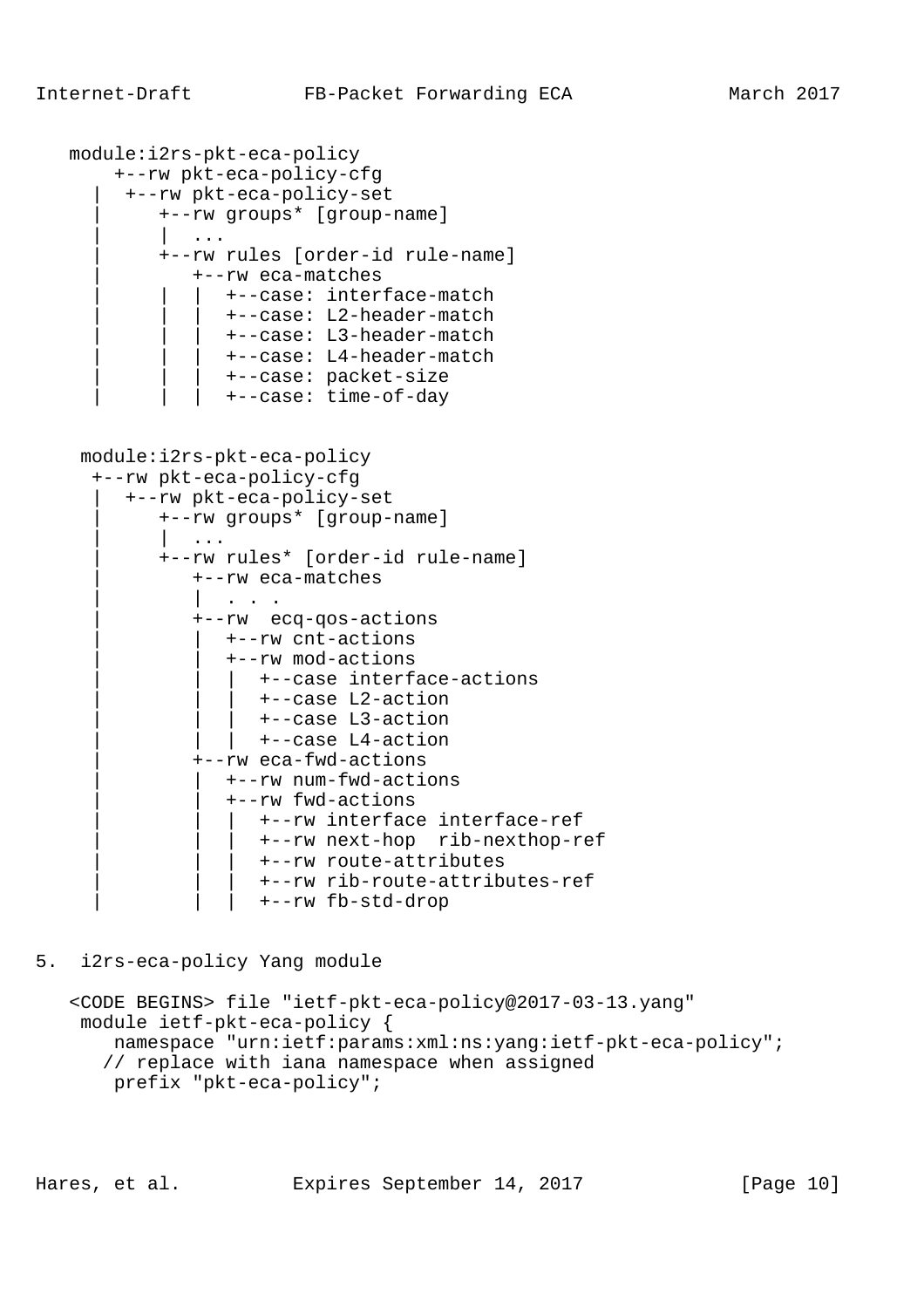```
 import ietf-routing {
              prefix "rt";
 }
            import ietf-interfaces {
          prefix "if";
        }
           import ietf-inet-types {
          prefix inet;
        //rfc6991<br>}
 }
           import ietf-i2rs-rib {
        prefix "iir";
 }
      // meta
       organization "IETF I2RS WG";
     contact
         "email: shares@ndzh.com
              email: russ.white@riw.com
              email: linda.dunbar@huawei.com
         email: bill.wu@huawei.com";
     description
        "This module describes a basic network policy
           model with filter per layer.";
           revision "2017-03-13" {
             description "third revision";
             reference "draft-ietf-i2rs-pkt-eca-policy-dm-03";
 }
     // interfaces - no identity matches
           // L2 header match identities
       identity l2-header-match-type {
       description
         " l2 header type for match ";
        }
      identity l2-802-1Q {
       base l2-header-match-type;
       description
         " l2 header type for 802.1Q match ";
       }
```
Hares, et al. Expires September 14, 2017 [Page 11]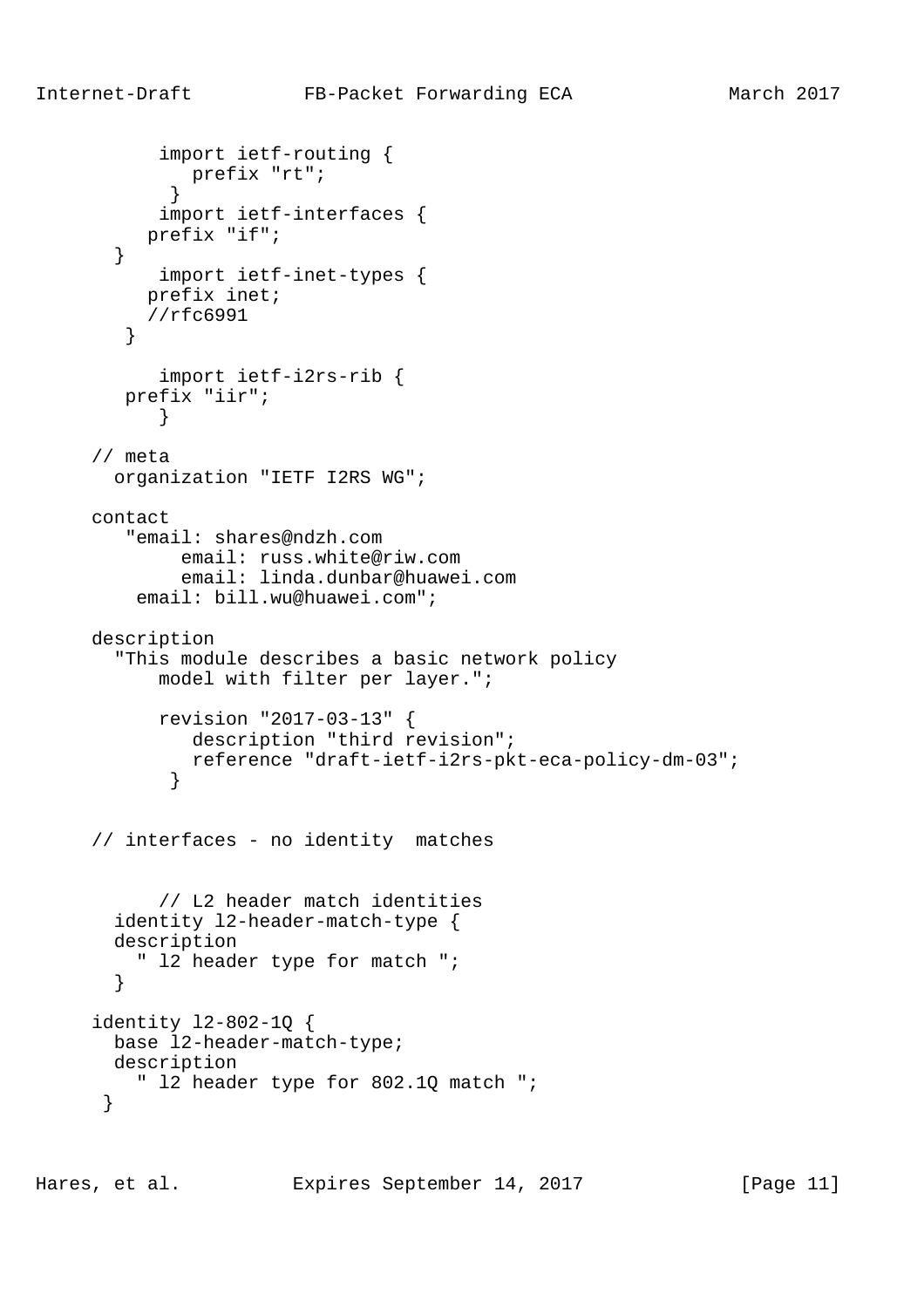```
 identity l2-802-11 {
        base l2-header-match-type;
        description
         " l2 header type for 802.11 match ";
 }
           identity l2-802-15 {
        base l2-header-match-type;
           description
         " l2 header type for 802.15 match ";
 }
           identity l2-NVGRE {
         base l2-header-match-type;
         description
         " l2 header type for NVGRE match ";
 }
           identity l2-mpls {
           base l2-header-match-type;
                   description
         " l2 header type for MPLS match ";
 }
           identity l2-VXLAN {
        base l2-header-match-type;
           description
         " l2 header type for VXLAN match ";
 }
           // L3 header match identities
           identity l3-header-match-type {
       description
         " l3 header type for match ";
       }
           identity l3-ipv4-hdr {
           base l3-header-match-type;
           description
         " l3 header type for IPv4 match ";
 }
           identity l3-ipv6-hdr {
           base l3-header-match-type;
           description
         " l3 header type for IPv6 match ";
 }
```
Hares, et al. Expires September 14, 2017 [Page 12]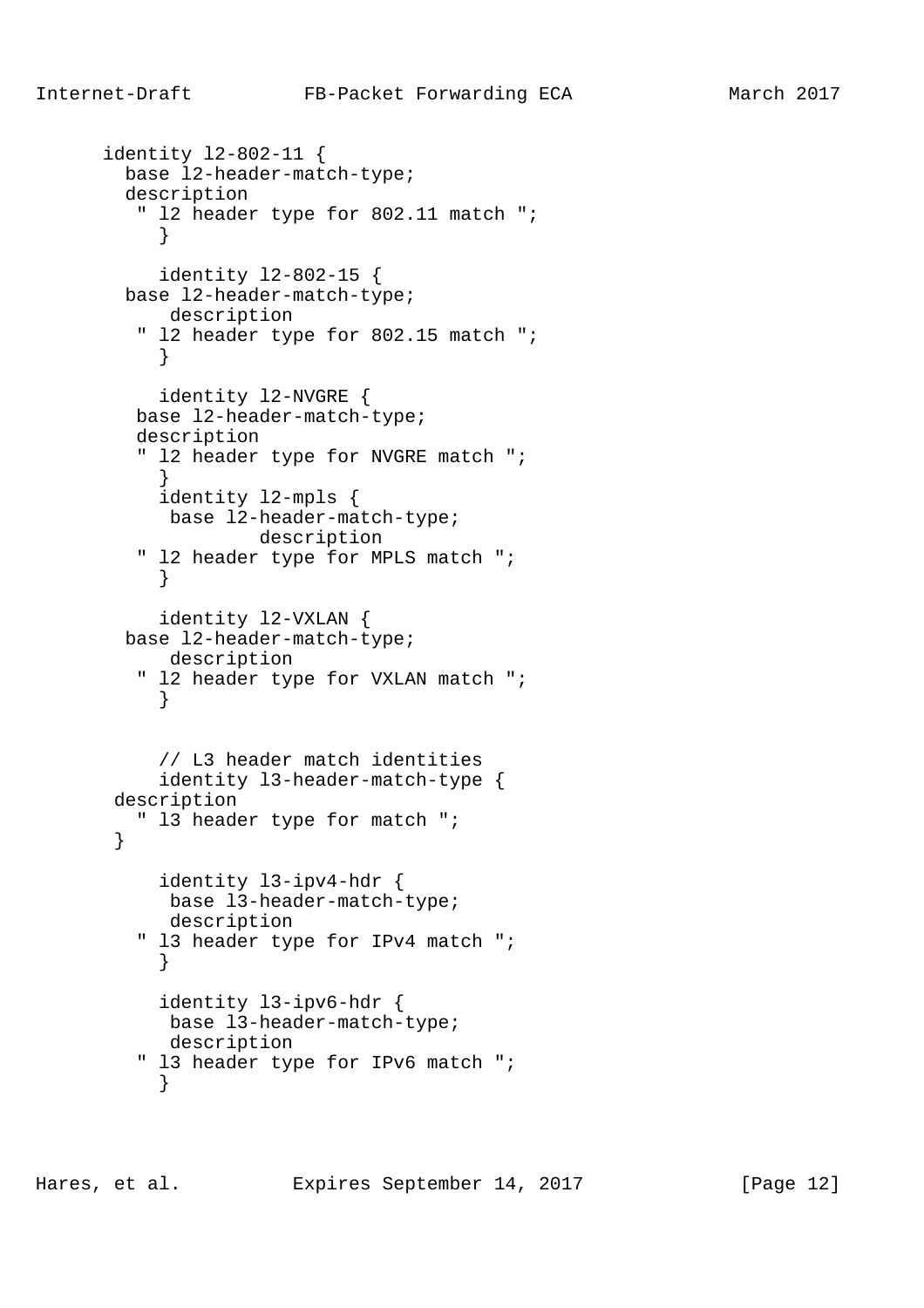```
 identity l3-gre-tunnel {
            base l3-header-match-type;
              description "l3 header r
              type for GRE tunnel match ";
 }
           identity l3-icmp-header {
             base l3-header-match-type;
             description "L3 header match for ICMP";
 }
           identity l3-ipsec-ah-header {
            base l3-header-match-type;
             description "AH IPSEC header ";
 }
           identity l3-ipsec-esp-header {
             base l3-header-match-type;
             description "AH IPSEC header ";
 }
           // L4 header match identities
           identity l4-header-match-type {
            description "L4 header
            match types. (TCP, UDP,
            SCTP, UDPLite, etc. )";
 }
            identity l4-tcp-header {
            base l4-header-match-type;
             description "L4 header for TCP";
 }
            identity l4-udp-header {
             base l4-header-match-type;
             description "L4 header match for UDP";
 }
            identity l4-udplite {
             base l4-header-match-type;
             description "L4 header match for
               UDP lite";
 }
            identity l4-sctp-header {
             base l4-header-match-type;
             description "L4 header match for SCTP";
```
Hares, et al. Expires September 14, 2017 [Page 13]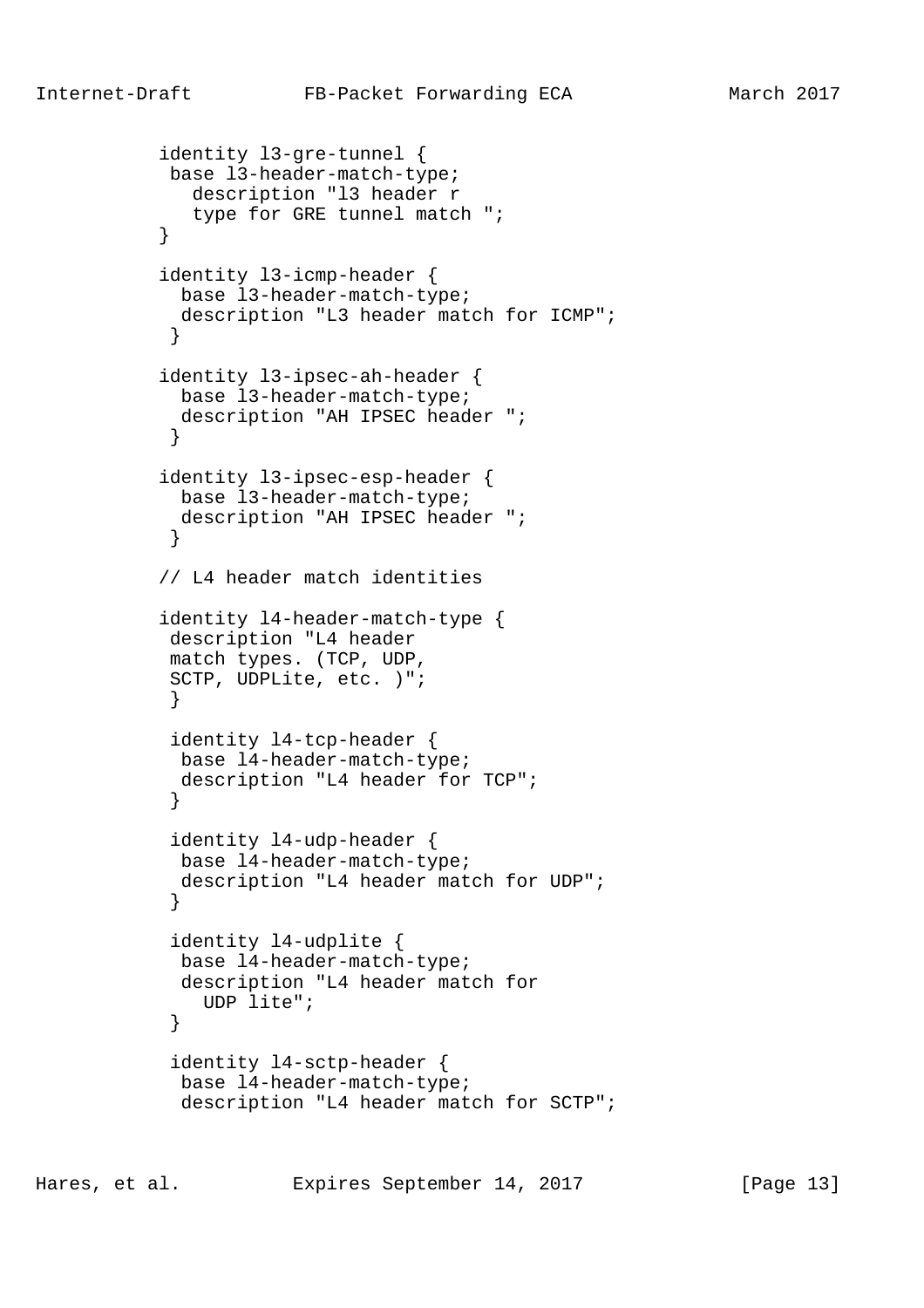```
 identity rule-status-type {
        description "status
            values for rule: invalid (0),
            valid (1), valid and installed (2)";
        }
           identity rule-status-invalid {
          base rule-status-type;
              description "invalid rule status.";
        }
        identity rule-status-valid {
          base rule-status-type;
              description "This status indicates
               a valid rule.";
 }
        identity rule-status-valid-installed {
          base rule-status-type;
              description "This status indicates
           an installed rule.";
        }
        identity rule-status-valid-inactive {
          base rule-status-type;
              description "This status indicates
                    a valid ruled that is not installed.";
        }
        grouping interface-match {
               leaf match-if-name {
                   type if:interface-ref;
              description "match on interface name";
 }
               description "interface
              has name, description, type, enabled
               as potential matches";
 }
             grouping interface-actions {
```

```
 description
 "interface action up/down and
```
Hares, et al. Expires September 14, 2017 [Page 14]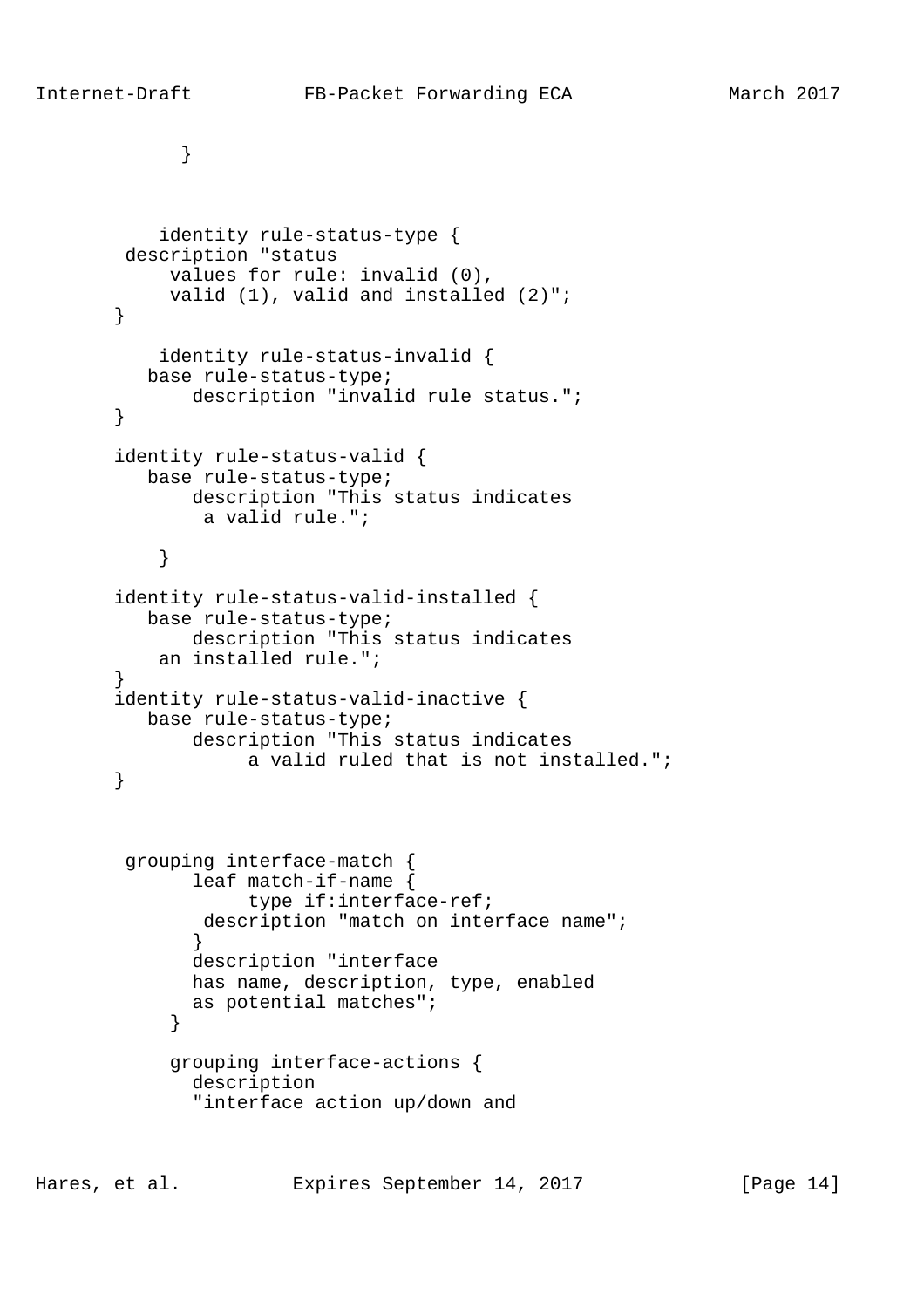```
 enable/disable";
                 leaf interface-up {
                  type boolean;
                  description
                  "action to put interface up";
 }
                 leaf interface-down {
                   type boolean;
                  description
                  "action to put interface down";
 }
                 leaf interface-enable {
                   type boolean;
                    description
                   "action to enable interface";
 }
                 leaf interface-disable {
           type boolean;
                  description
                   "action to disable interface";
 }
 }
           grouping L2-802-1Q-header {
               description
                  "This is short-term 802.1 header
                   match which will be replaced
                   by reference to IEEE yang when
                   it arrives. Qtag 1 is 802.1Q
                   Qtag2 is 802.1AD";
                   leaf vlan-present {
                     type boolean;
                     description " Include VLAN in header";
 }
                   leaf qtag1-present {
                     type boolean;
                      description " This flag value indicates
                          inclusion of one 802.1Q tag in header";
 }
                   leaf qtag2-present{
                     type boolean;
                 description "This flag indicates the
                    inclusion of second 802.1Q tag in header";<br>}
 }
                   leaf dest-mac {
```
Hares, et al. Expires September 14, 2017 [Page 15]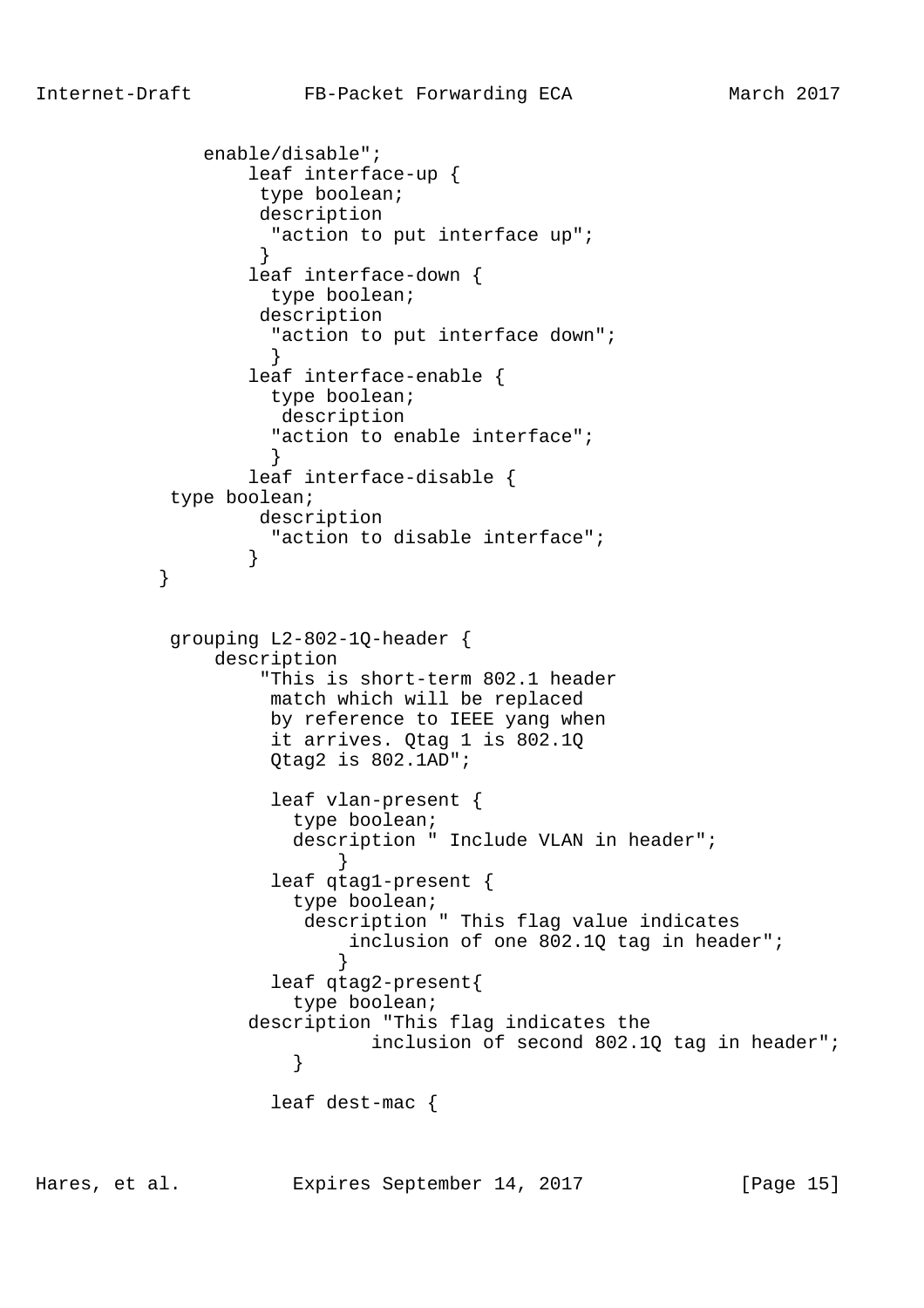type uint64; //change to uint48 description "IEEE destination MAC value from the header"; } leaf src-mac { type uint64 $\dot{i}$  //change to uint48 description "IEEE source MAC from the header"; } leaf vlan-tag { type uint16; description "IEEE VLAN Tag from the header"; } leaf qtag1 { type uint32; description "Qtag1 value from the header"; } leaf qtag2 { type uint32; description "Qtag1 value from the header"; } leaf L2-ethertype { type uint16; description "Ether type from the header";<br>} } } grouping L2-VXLAN-header { container vxlan-header { uses iir:ipv4-header; leaf vxlan-network-id { type uint32; description "VLAN network id"; } description " choices for L2-VLAN header matches. Outer-header only. Need to fix inner header. "; } description "This VXLAN header may be replaced by actual VXLAN yang

Hares, et al. Expires September 14, 2017 [Page 16]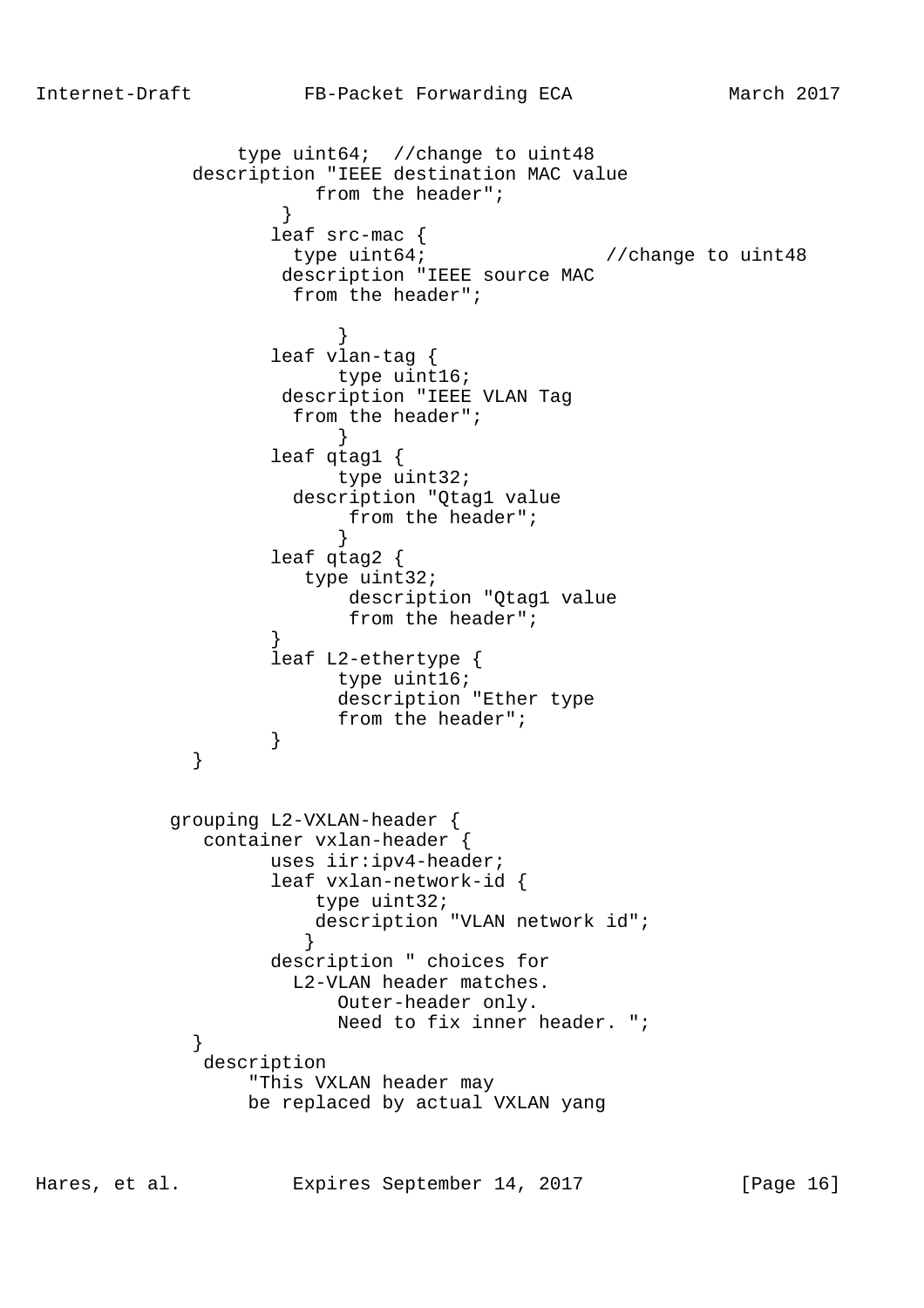```
 module reference";
 }
           grouping L2-NVGRE-header {
                 container nvgre-header {
                    uses L2-802-1Q-header;
                    uses iir:ipv4-header;
                  leaf gre-version {
                    type uint8;
                    description "L2-NVGRE GRE version";
 }
                  leaf gre-proto {
                    type uint16;
                    description "L2-NVGRE protocol value";
 }
                  leaf virtual-subnet-id {
              type uint32;
                     description "L2-NVGRE subnet id value";
 }
           leaf flow-id {
              type uint16;
                    description "L2-NVGRE Flow id value";
 }
                    // uses L2-802-1Q-header;
             description
                  "This NVGRE header may
                  be replaced by actual NVGRE yang
                   module reference";
 }
                description "Grouping for
          L2 NVGRE header.";
 }
           grouping L2-header-match {
             choice l2-header-match-type {
                     case l2-802-1Q {
                          uses L2-802-1Q-header;
 }
                        case l2-802-11 {
                          // matches for 802.11 headers
 }
                        case l2-802-15 {
                      // matches for 802.1 Ethernet
 }
                        case l2-NVGRE {
```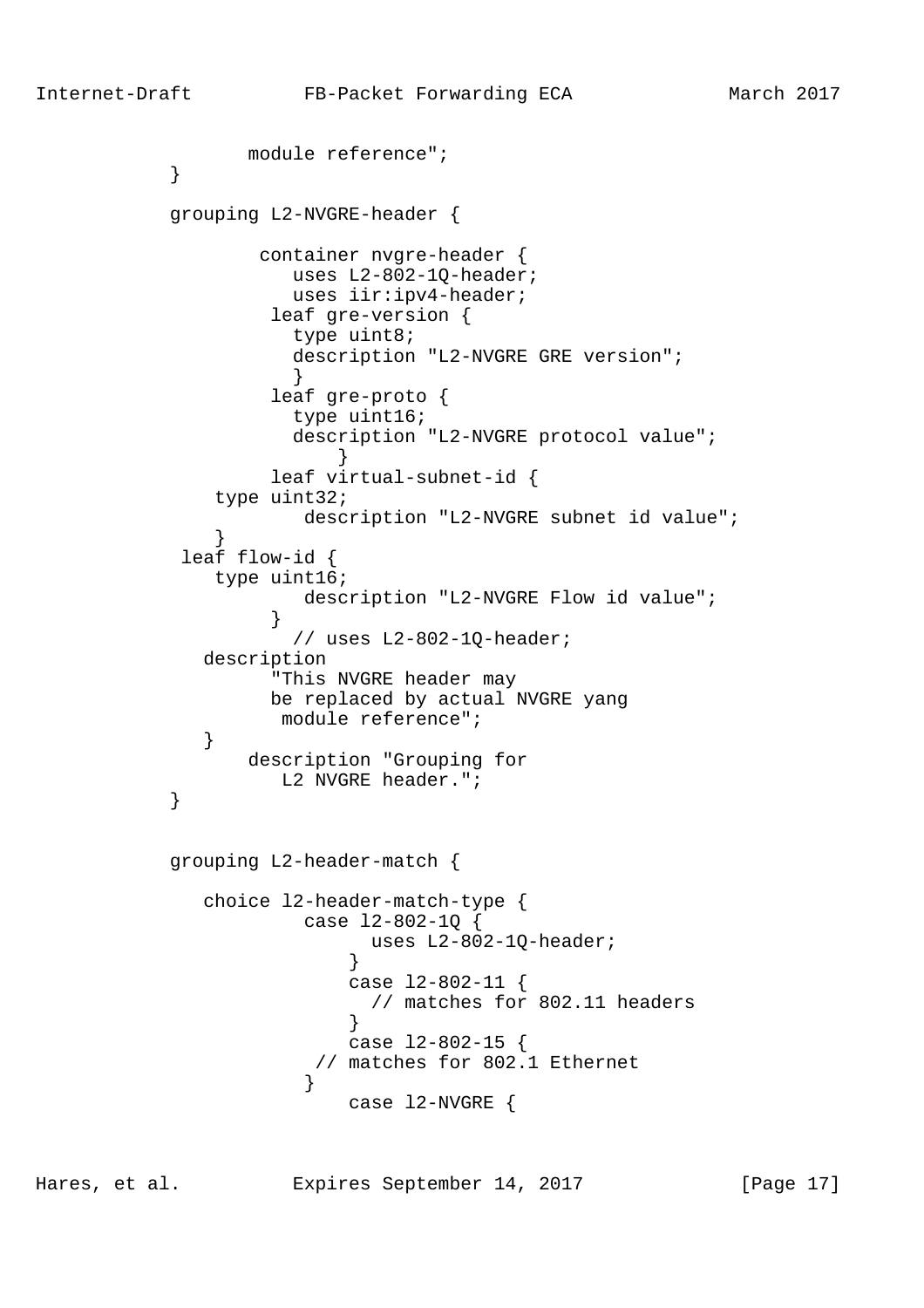```
 // matches for NVGRE
                         uses L2-NVGRE-header;
 }
                        case l2-VXLAN-header {
                         uses L2-VXLAN-header;
 }
                        case l2-mpls-header {
                         uses iir:mpls-header;
 }
                 description "Choice of L2
                    headers for L2 match";
 }
          description
                " The layer 2 header match includes
                   any reference to L2 technology";
 }
           grouping L2-NVGRE-mod-acts {
           // actions for NVGRE
            leaf set-vsid {
          type boolean;
               description
                 "Boolean flag to set VSID in packet";
 }
            leaf set-flowid {
               type boolean;
               description
                   "Boolean flag to set VSID in packet";
 }
            leaf vsi {
             type uint32;
                 description
                  "VSID value to set in packet";
 }
            leaf flow-id {
                 type uint16;
              description
                 "flow-id value to set in packet";
 }
            description "L2-NVRE Actions";
 }
           grouping L2-VXLAN-mod-acts {
            leaf set-network-id {
               type boolean;
               description
                 "flag to set network id in packet";
 }
```
Hares, et al. Expires September 14, 2017 [Page 18]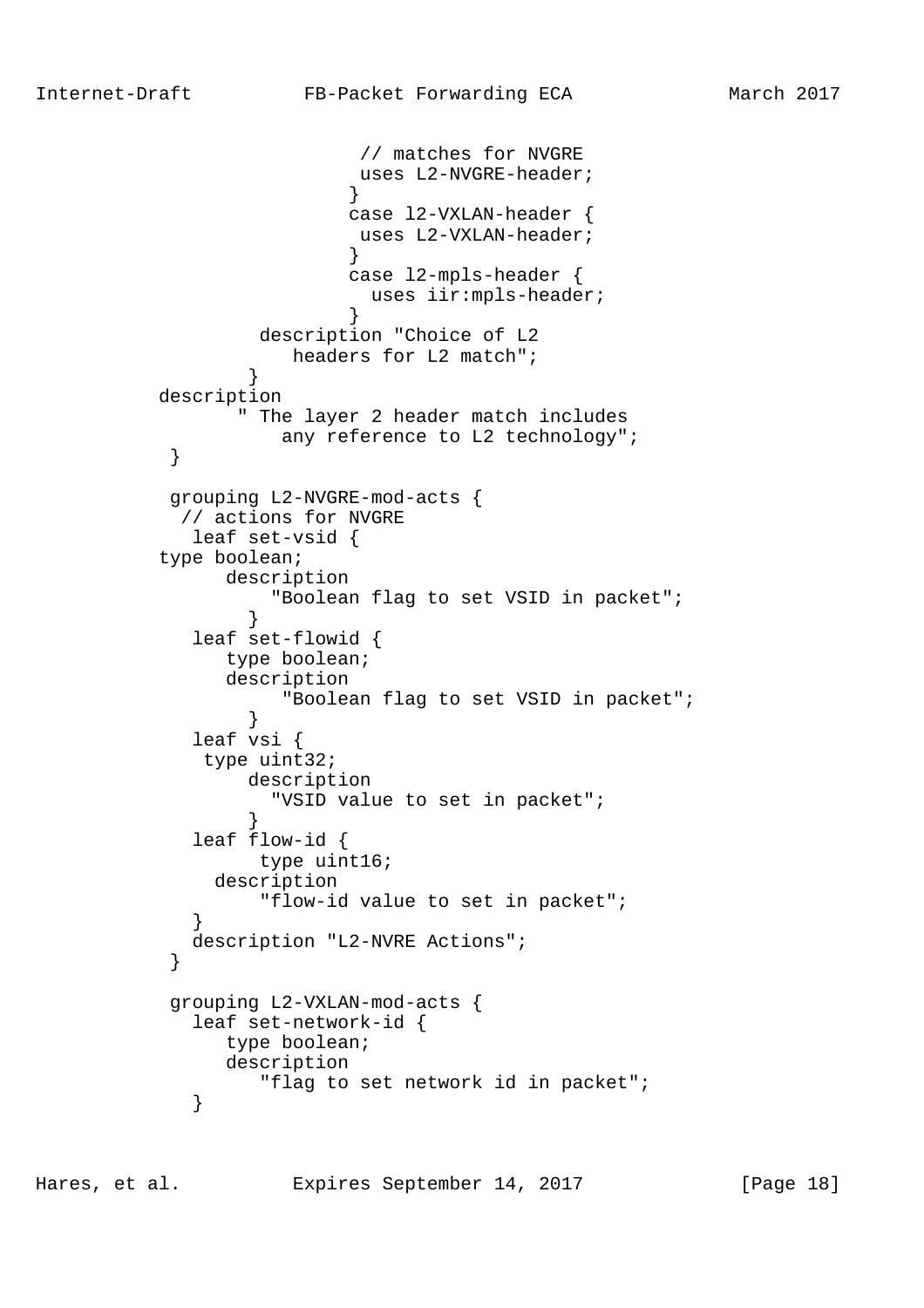```
 leaf network-id {
               type uint32;
                  description
                   "network id value to set in packet";
 }
             description "VXLAN header
              modification actions.";
 }
           grouping L2-mpls-mod-acts {
             leaf pop {
             type boolean;
              description
                   "Boolean flag to pop mpls header";
 }
             leaf push {
                  type boolean;
              description
                   "Boolean flag to push value into
                  mpls header";
 }
             leaf mpls-label {
                  type uint32;
                  description
                  "mpls label to push in header";
 }
                  description "MPLS modify
                  header actions";
 }
           grouping l2-header-mod-actions {
                  leaf l2-802-1Q {
                    type uint8;
                   description "actions for 802.1Q";
 }
                  leaf l2-802-11 {
                   type uint8;
                   description "actions for 802.11";
 }
                  leaf l2-802-15 {
                   type uint8;
                   description "ations for 802.15";
 }
                  uses L2-NVGRE-mod-acts;
          uses L2-VXLAN-mod-acts;
                 uses L2-mpls-mod-acts;
```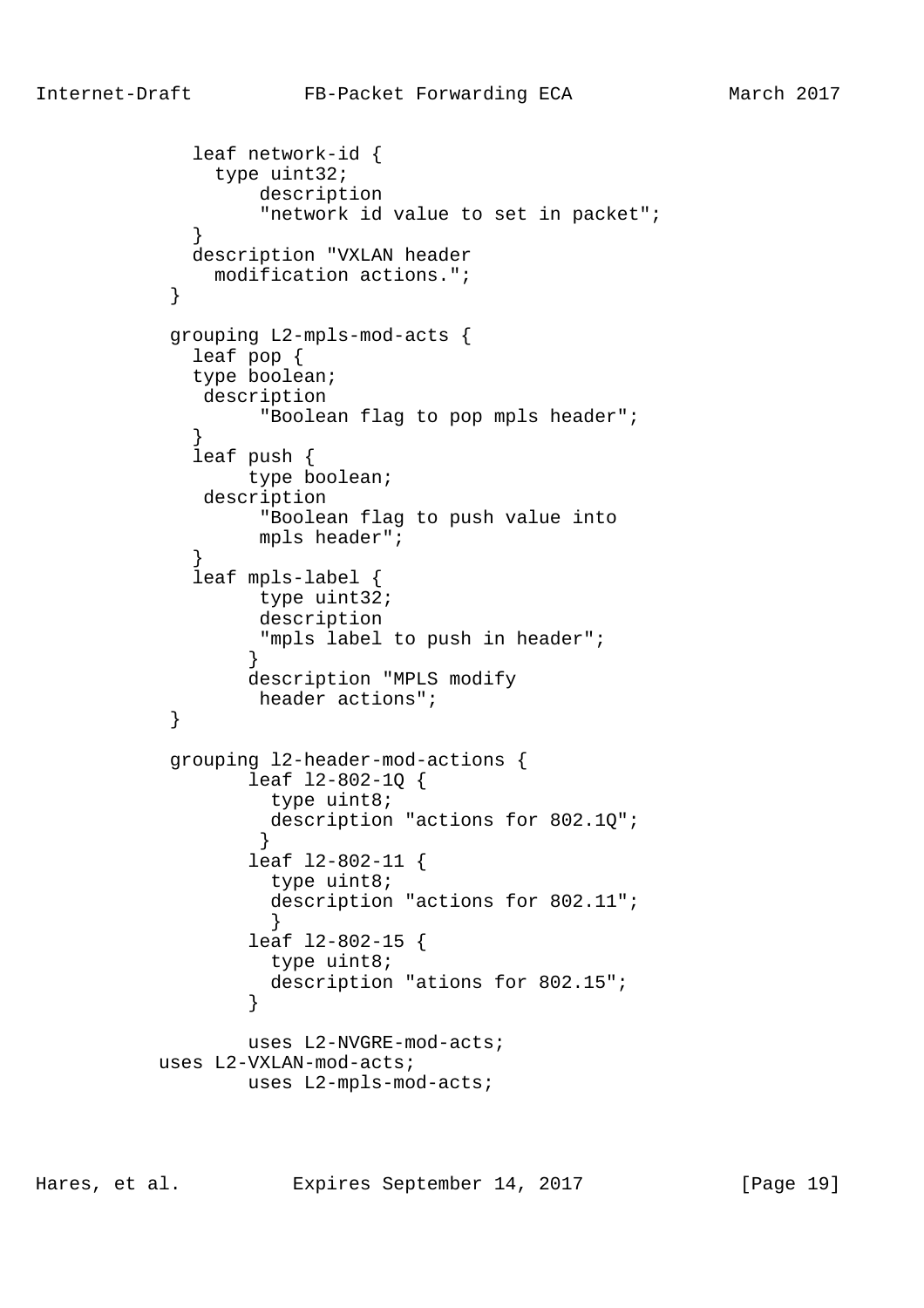```
 description
                  " The layer 2 header match includes
                    any reference to L2 technology";
 }
          grouping L3-header-match {
              choice L3-header-match-type {
                   case l3-ipv4-hdr {
                     uses iir:ipv4-header;
 }
                    case l3-ipv6-hdr {
                     uses iir:ipv6-header;
 }
                    case L3-gre-tunnel {
                     uses iir:gre-header;
 }
                     description "match for L3
                         headers for IPv4, IPv6,
                and GRE tunnels";
 }
          description "match for L3 headers";
 }
          grouping ipv4-encapsulate-gre {
              leaf encapsulate {
              type boolean;
                description "flag to encapsulate headers";
 }
              leaf ipv4-dest-address {
                        type inet:ipv4-address;
                        description
                        "Destination Address for GRE header";
 }
                 leaf ipv4-source-address {
                         type inet:ipv4-address;
                     description
                         "Source Address for GRE header";
 }
                 description
                 "encapsulation actions for IPv4 headers";
 }
          grouping L3-header-actions {
            choice l3-header-act-type {
                 case l3-ipv4-hdr {
                    leaf set-ttl {
```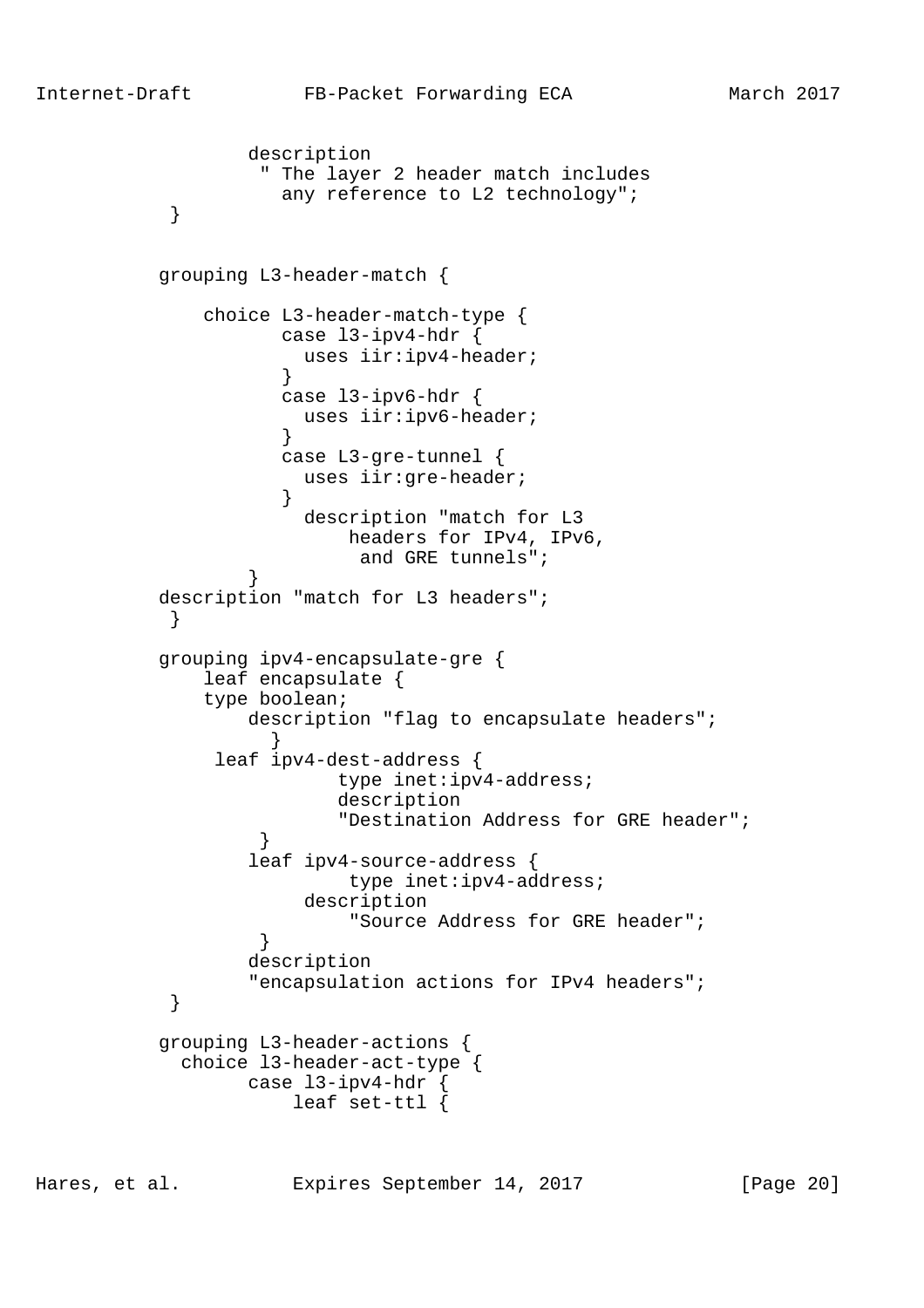```
 type boolean;
                        description "flag to set TTL";
 }
                      leaf set-dscp {
                        type boolean;
                        description "flag to set DSCP";
 }
                   leaf ttl-value {
                        type uint8;
                        description "TTL value to set";
 }
                       leaf dscp-val {
              type uint8;
                        description "dscp value to set";
 }
                case l3-ipv6-hdr {
                   leaf set-next-header {
                        type boolean;
                        description
                         "flag to set next routing
                         header in IPv6 header";
 }
                       leaf set-traffic-class {
                        type boolean;
                        description
                         "flag to set traffic class
                         in IPv6 header";
 }
                       leaf set-flow-label {
                         type boolean;
                         description
                         "flag to set flow label
                          in IPv6 header";
 }
                       leaf set-hop-limit {
                         type boolean;
                         description "flag
                         to set hop limit in
                           L3 packet";
 }
                       leaf ipv6-next-header {
                         type uint8;
                         description "value to
                         set in next IPv6 header";
 }
                       leaf ipv6-traffic-class {
```
Hares, et al. Expires September 14, 2017 [Page 21]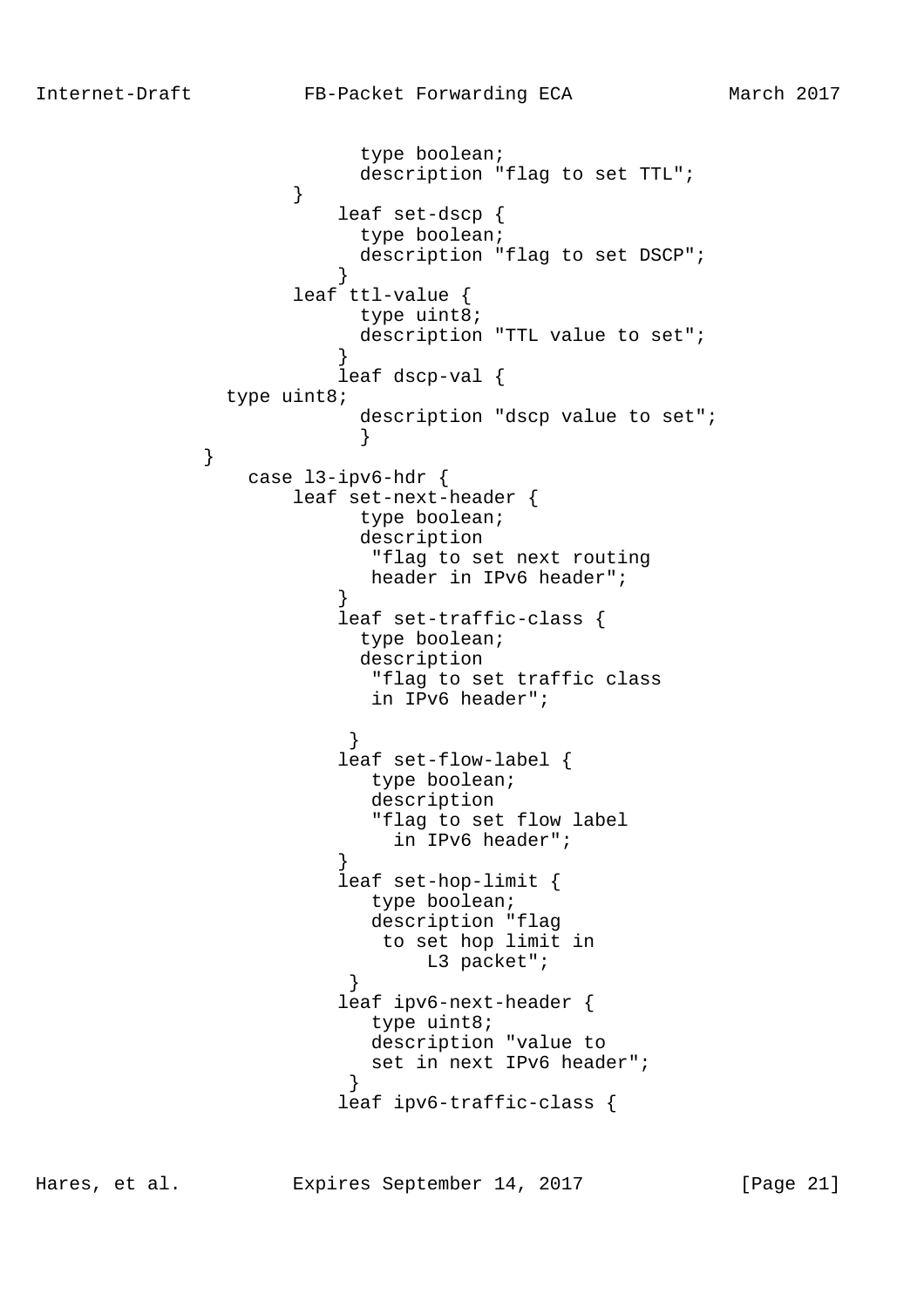```
 type uint8;
                          description "value to set
                              in traffic class";
 }
                       leaf ipv6-flow-label {
                          type uint16;
                           description "value to set
                                in IPOv6 flow label";
 }
                       leaf ipv6-hop-limit {
                          type uint8;
                          description "value to set
                            in hop count";
 }
 }
                 case L3-gre-tunnel {
                    leaf decapsulate {
                          type boolean;
                   description "flag to
                          decapsulate GRE packet";
 }
                     description "GRE tunnel
                 actions" ;
 }
                 description "actions that can
                   be performed on L3 header";
 }
           description "actions to
         be performed on L3 header";<br>}
 }
           grouping tcp-header-match {
            leaf tcp-src-port {
              type uint16;
              description "source port match value";
 }
            leaf tcp-dst-port {
              type uint16;
           description "dest port value
                  to match";
 }
                 leaf sequence-number {
                  type uint32;
                  description "sequence number
                   value to match";
```
Hares, et al. Expires September 14, 2017 [Page 22]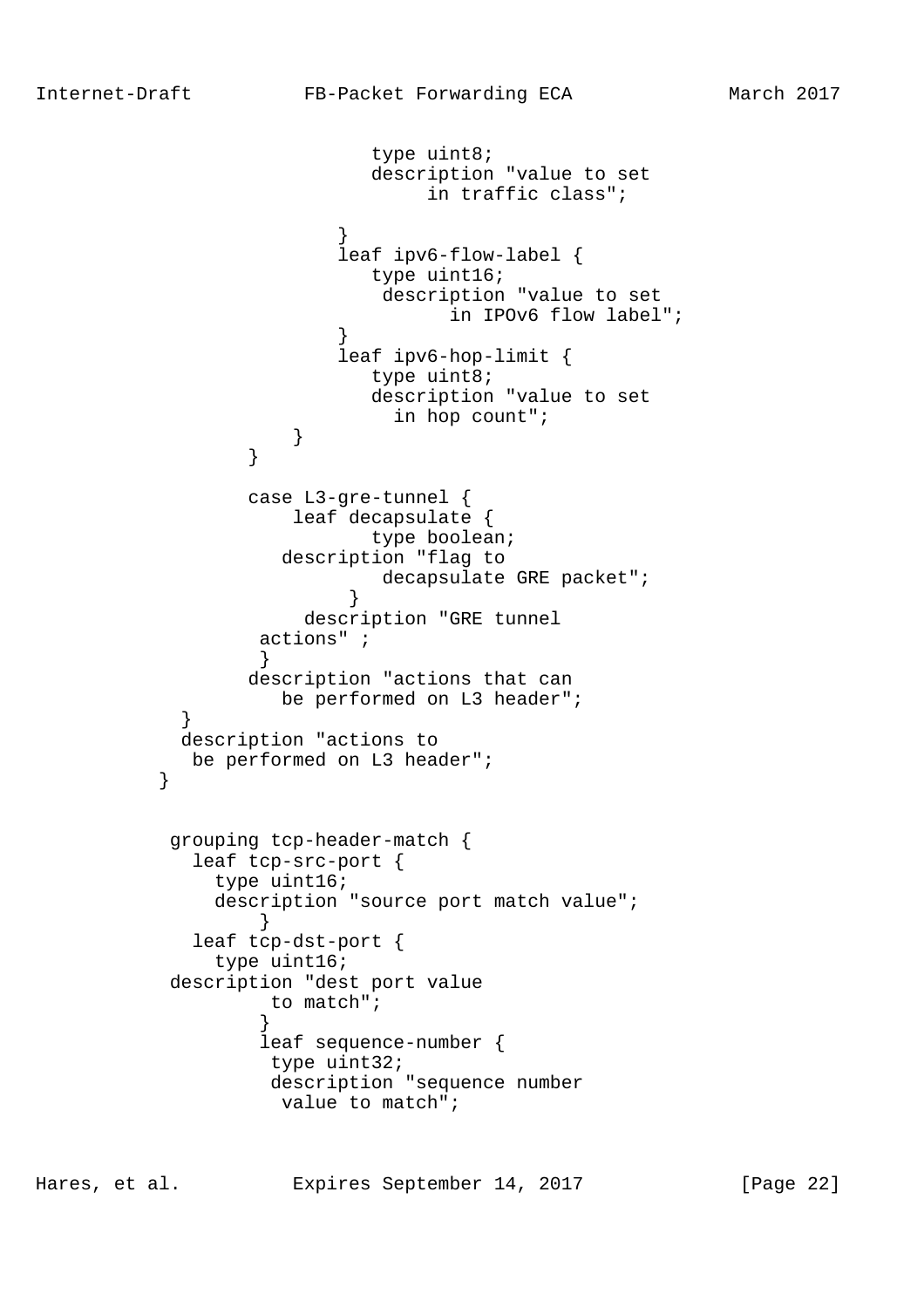```
 }
                  leaf ack-number {
                  type uint32;
                  description "action value to
                   match";
 }
             description "match for TCP
         header";<br>}
 }
           grouping tcp-header-action {
             leaf set-tcp-src-port {
              type boolean;
              description "flag to set
                   source port value";
 }
             leaf set-tcp-dst-port {
             type boolean;
            description "flag to set source port value";
 }
             leaf tcp-s-port {
              type uint16;
              description "source port match value";
 }
             leaf tcp-d-port {
              type uint16;
           description "dest port value
                  to match";
 }
              leaf seq-num {
                   type uint32;
                   description "sequence number
                    value to match";
 }
                  leaf ack-num {
                  type uint32;
                  description "action value to
                   match";
 }
             description "Actions to
               modify TCP header";
 }
          grouping udp-header-match {
              leaf udp-src-port {
                  type uint16;
              description "UDP source
```
Hares, et al. Expires September 14, 2017 [Page 23]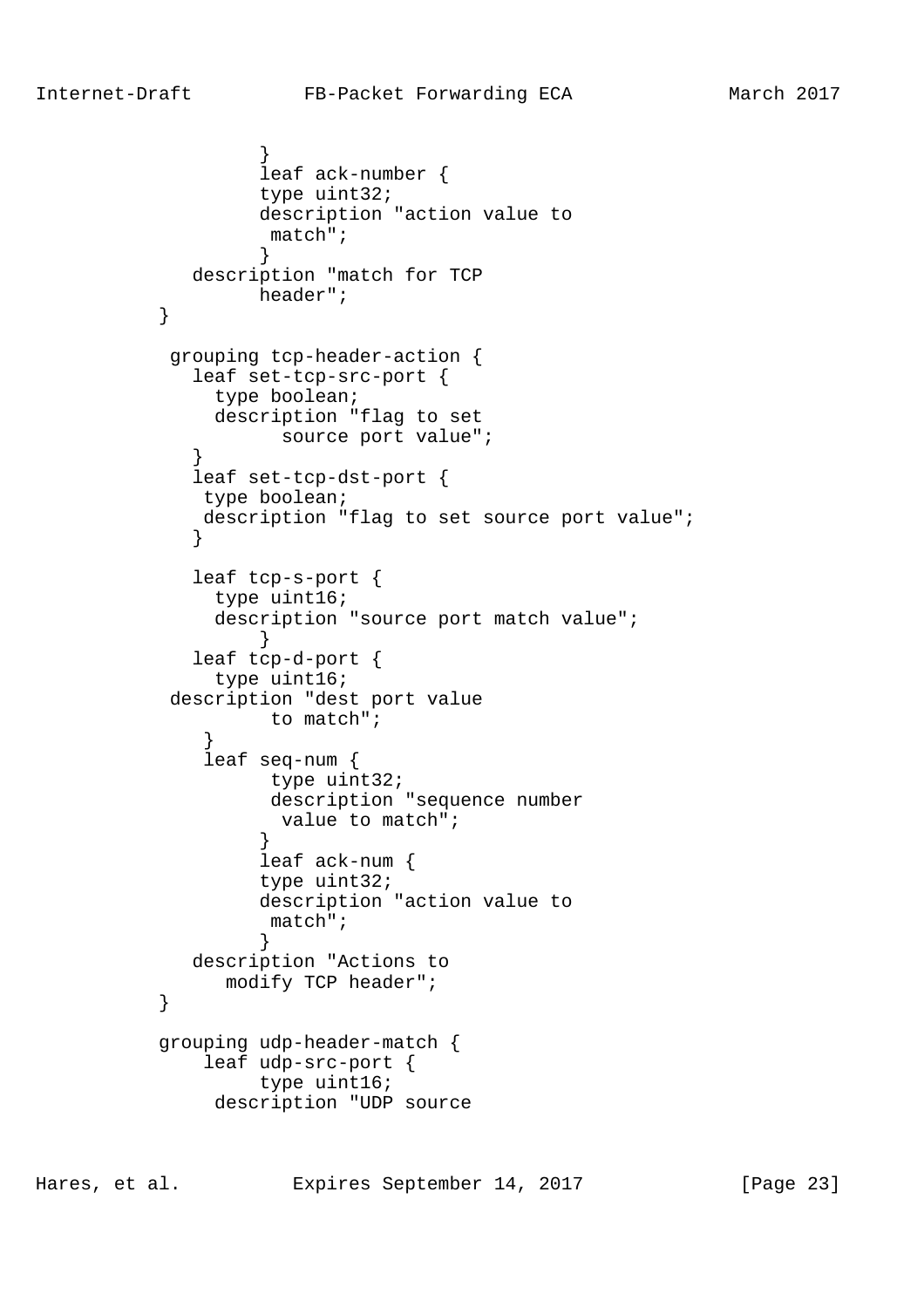port match value"; } leaf udp-dst-port { type uint16; description "UDP Destination port match value"; } description "match values for UDP header"; } grouping udp-header-action { leaf set-udp-src-port { type boolean; description "flag to set UDP source port match value"; } leaf set-udp-dst-port { type boolean; description "flag to set UDP destination port match value"; } leaf udp-s-port { type uint16; description "UDP source port match value"; } leaf udp-d-port { type uint16; description "UDP Destination port match value";<br>} } description "actions to set values in UDP header"; } grouping sctp-chunk { leaf chunk-type { type uint8; description "sctp chunk type value"; } leaf chunk-flag { type uint8; description "sctp chunk type flag value"; }

Hares, et al. Expires September 14, 2017 [Page 24]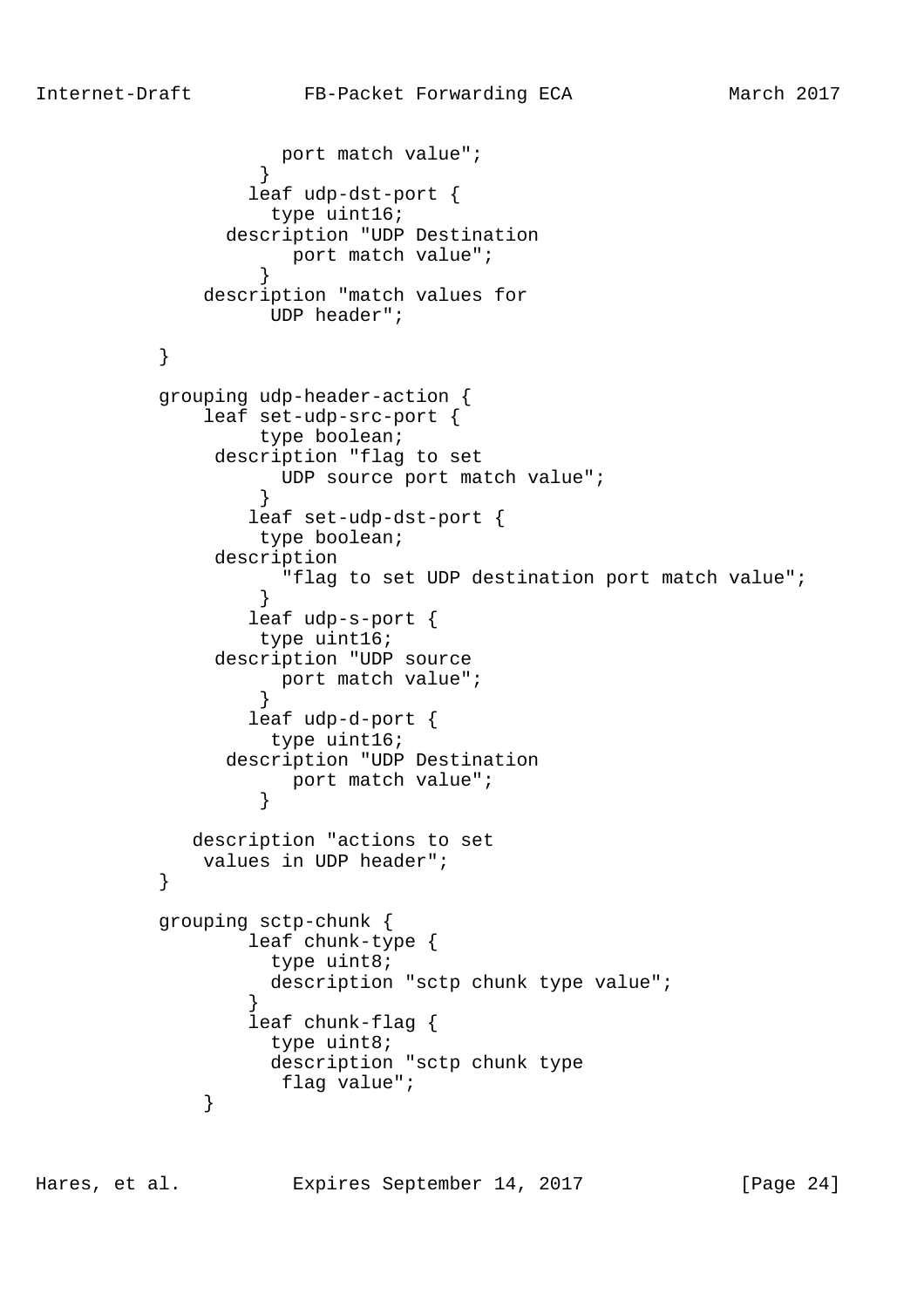```
 leaf chunk-length {
                   type uint16;
                   description "sctp chunk length";
 }
             leaf chunk-data-byte-zero {
                   type uint32;
                   description "byte zero of
                    stcp chunk data";
 }
             description "sctp chunck
              header match fields";
 }
           grouping sctp-header-match {
              uses sctp-chunk;
              leaf stcp-src-port {
                  type uint16;
               description "sctp header match
                    source port value";
 }
                  leaf sctp-dst-port {
                  type uint16;
                description "sctp header match
                  destination port value";
 }
                  leaf sctp-verify-tag {
                  type uint32;
               description "sctp header match
                    verification tag value";
 }
                 description "SCTP header
                     match values";
 }
          grouping sctp-header-action {
              leaf set-stcp-src-port {
                  type boolean;
              description "set source port in sctp header";
 }
                  leaf set-stcp-dst-port {
                  type boolean;
              description "set destination port in sctp header";
 }
                  leaf set-stcp-chunk1 {
                  type boolean;
              description "set chunk value in sctp header";
 }
```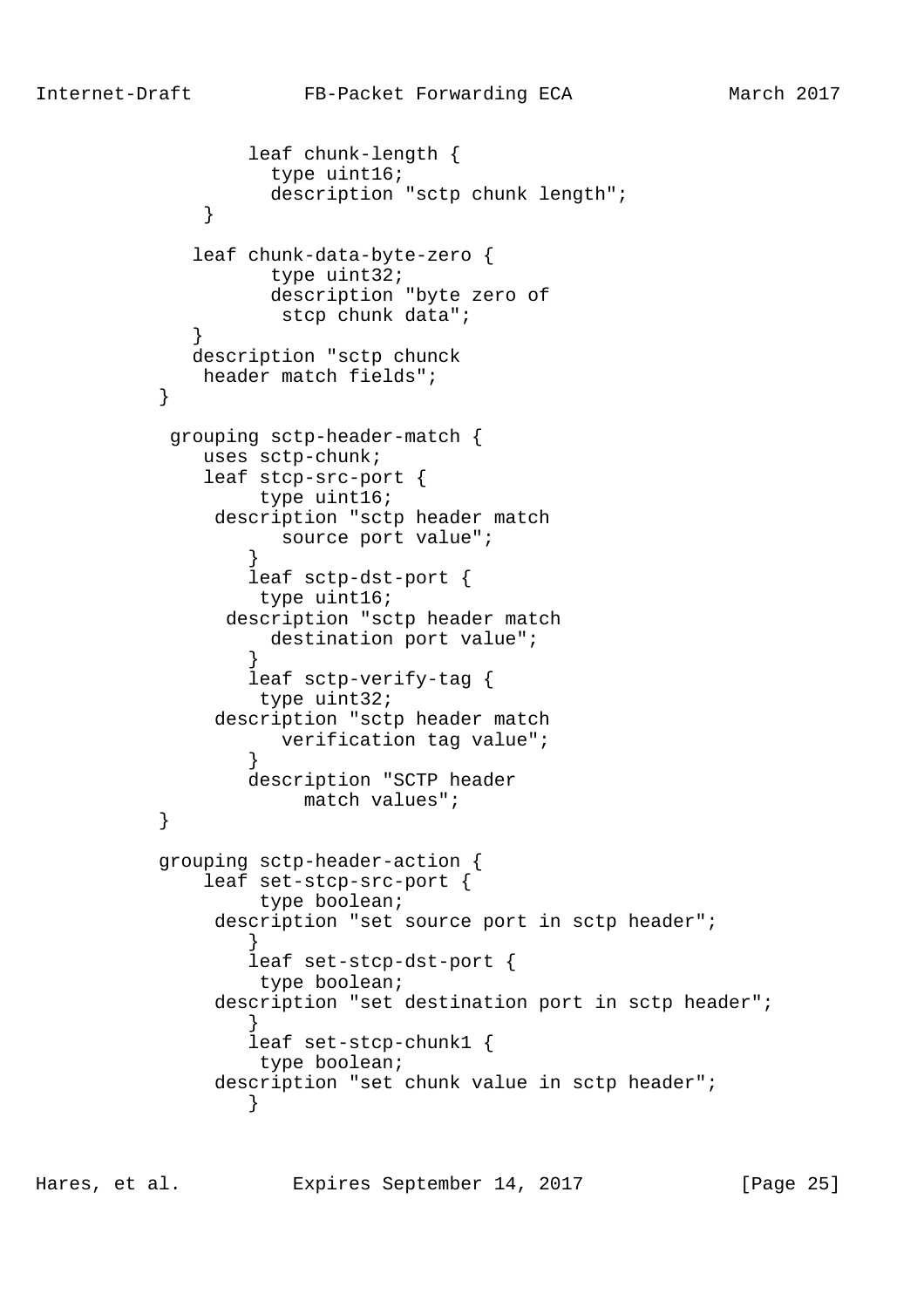```
 leaf chunk-type-value {
                   type uint8;
                  description "sctp chunk type value";
 }
                 leaf chunk-flag-value {
                  type uint8;
                  description "sctp chunk type
                   flag value";
 }
                 leaf chunk-len {
                  type uint16;
            description "sctp chunk length";
 }
             leaf chunk-data-bzero {
                  type uint32;
                  description "byte zero of
                   stcp chunk data";
 }
           description "sctp qos actions";
 }
          grouping L4-header-match {
              choice l4-header-match-type {
                   case l4-tcp-header {
                     uses tcp-header-match;
 }
                   case l4-udp-header {
                     uses udp-header-match;
 }
                   case l4-sctp {
                    uses sctp-header-match;
 }
                  description "L4 match
                  header choices";
 }
             description "L4 header
         match type";
 }
          grouping L4-header-actions {
              uses tcp-header-action;
              uses udp-header-action;
              uses sctp-header-action;
                 description "L4 header matches";
```
Hares, et al. Expires September 14, 2017 [Page 26]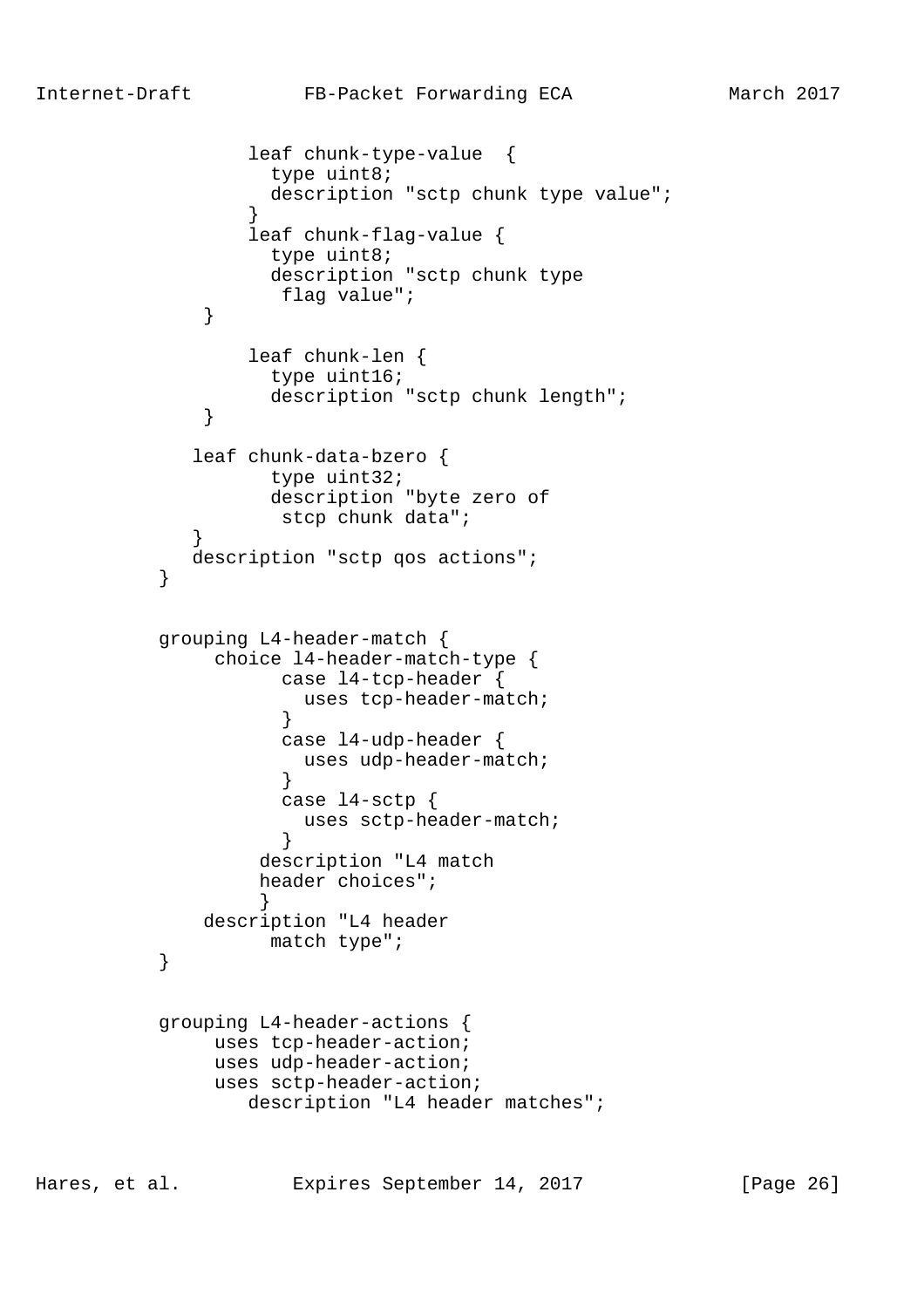```
 }
      grouping rule_status {
             leaf rule-status {
              type string;
                  description "status information
                  free form string.";
 }
             leaf rule-inactive-reason {
              type string;
              description "description of
                  why rule is inactive";
 }
             leaf rule-install-reason {
              type string;
              description "response on rule installed";
 }
             leaf rule-installer {
              type string;
               description "client id of installer";
 }
             leaf refcnt {
              type uint16;
           description "reference count on rule. ";
 }
         description
             "rule operational status";
 }
   // group status
           grouping groups-status {
             list group_opstate {
              key "grp-name";
              leaf grp-name {
              type string;
             description "eca group name";
 }
             leaf rules-installed {
              type uint32;
                  description "rules in
                   group installed";
 }
              list rules_status {
              key "rule-name";
                  leaf rule-name {
                   type string;
                   description "name of rule ";
 }
```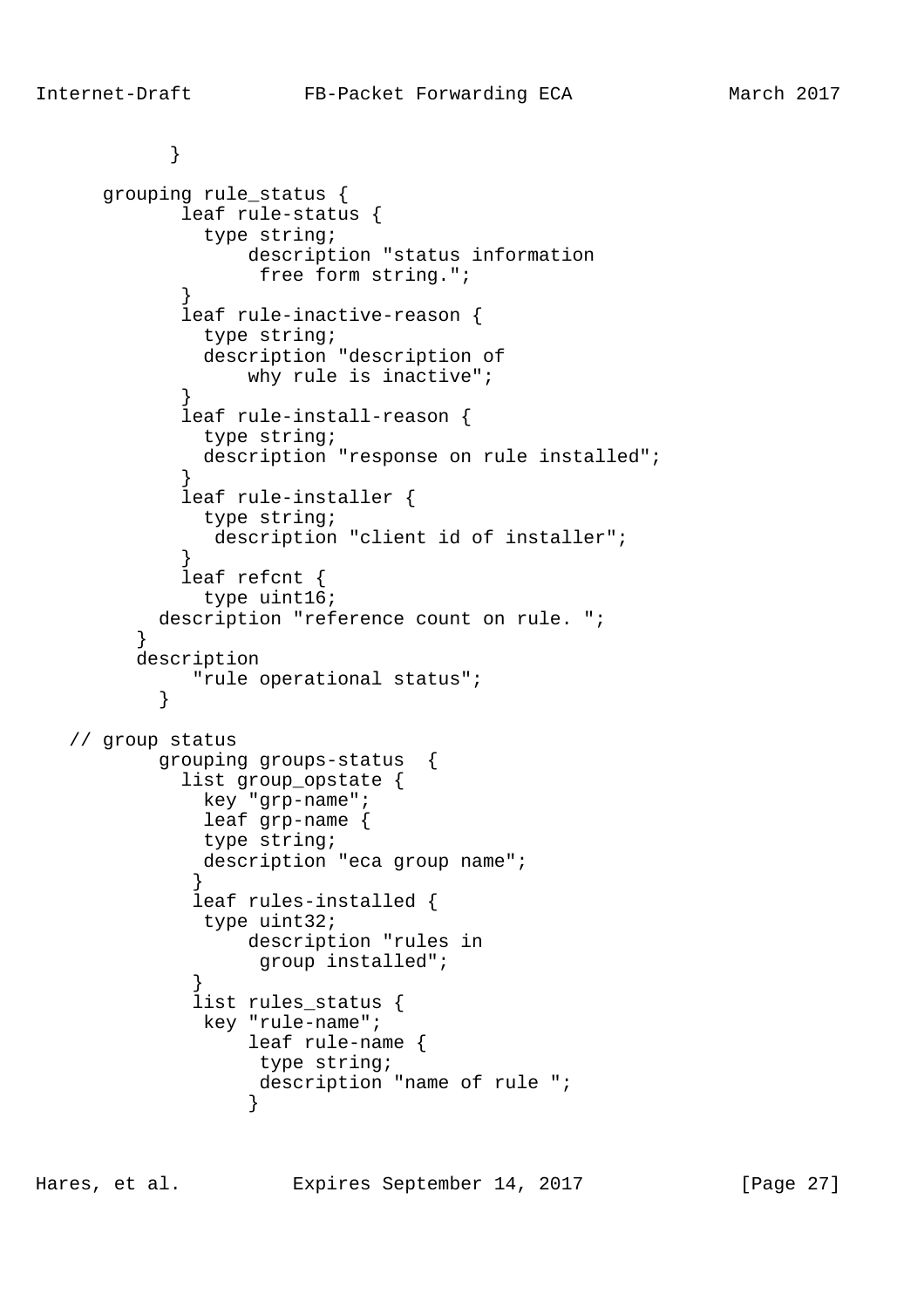```
 leaf rule-order {
                  type uint32;
                  description "rule-order";
 }
                  description "rules per
                  group";
 }
             description "group operational
              status";
 }
          description "group to rules
              list";
 }
   // links between rule to group
           grouping rule-group-link {
            list rule-group {
             key rule-name;
             leaf rule-name {
               type string;
               description "rule name";
 }
             leaf group-name {
               type string;
            description "group name";<br>}
 }
             description "link between
               group and link";
 }
            description "rule-name to
          group link";<br>}
 }
   // rule status by name
          grouping rules_opstate {
             list rules_status {
                  key "rule-order rule-name";
                   leaf rule-order {
                    type uint32;
                    description "order of rules";
 }
                  leaf rule-name {
                  type string;
                  description "rule name";
 }
              uses rule_status;
                  description "eca rule list";
```
Hares, et al. Expires September 14, 2017 [Page 28]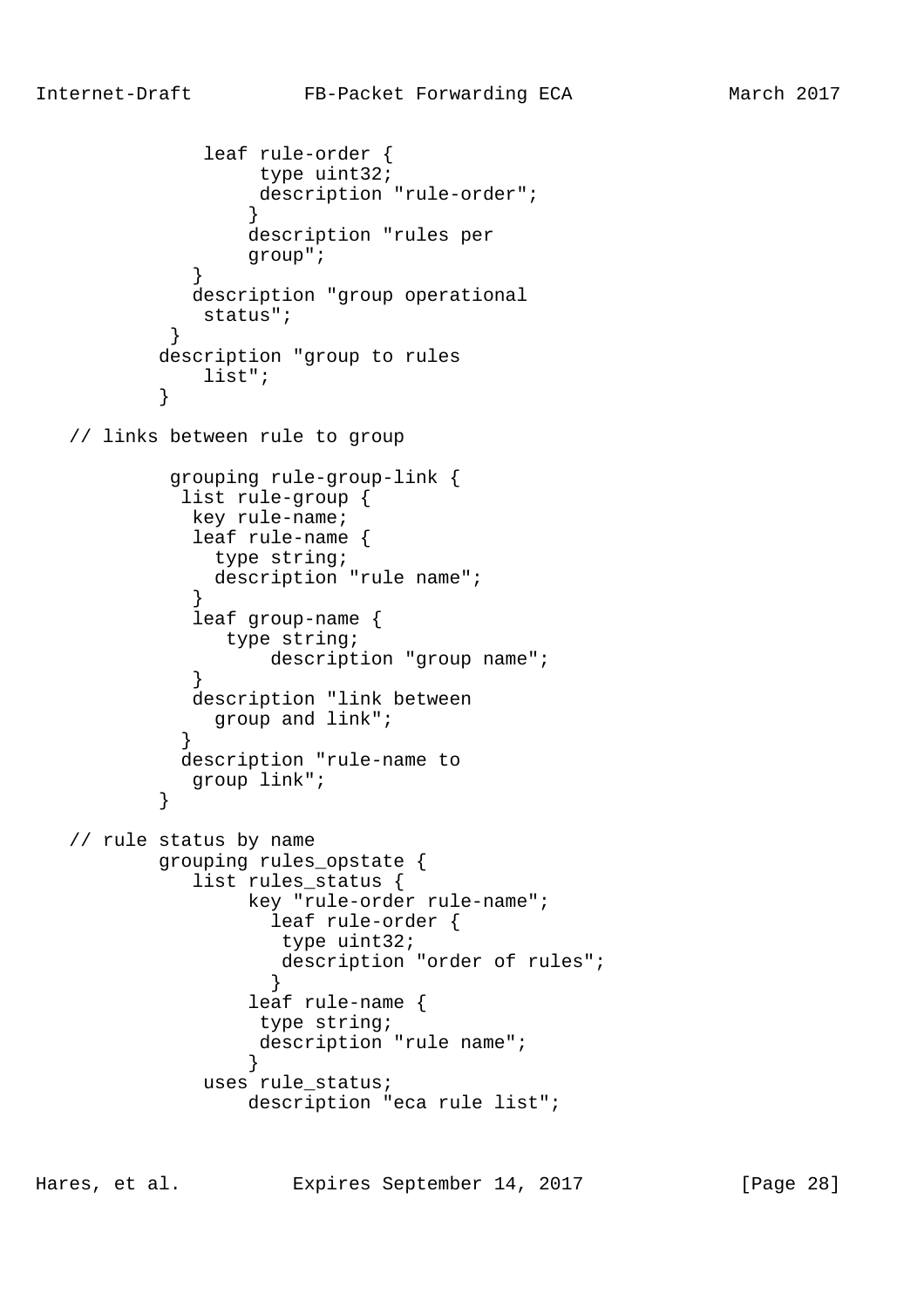```
 }
           description "rules
         operational state";<br>}
 }
   // rule statistics by name and order
          grouping rules_opstats {
                 list rule-stat {
               key "rule-order rule-name";
                   leaf rule-order {
                    type uint32;
                   description "order of rules";
 }
            leaf rule-name {
                    type string;
                    description "name of rule";
 }
                   leaf pkts-matched {
                    type uint64;
                     description "number of
                     packets that matched filter";
 }
                   leaf pkts-modified {
                     type uint64;
                     description "number of
                     packets that filter caused
                     to be modified";
 }
                        leaf pkts-dropped {
                     type uint64;
                     description "number of
                     packets that filter caused
                     to be modified";
 }
                 leaf bytes-dropped {
                     type uint64;
                     description "number of
                     packets that filter caused
                     to be modified";
 }
                    leaf pkts-forwarded {
                     type uint64;
                     description "number of
                     packets that filter caused
                     to be forwarded.";
 }
                     leaf bytes-forwarded {
                     type uint64;
```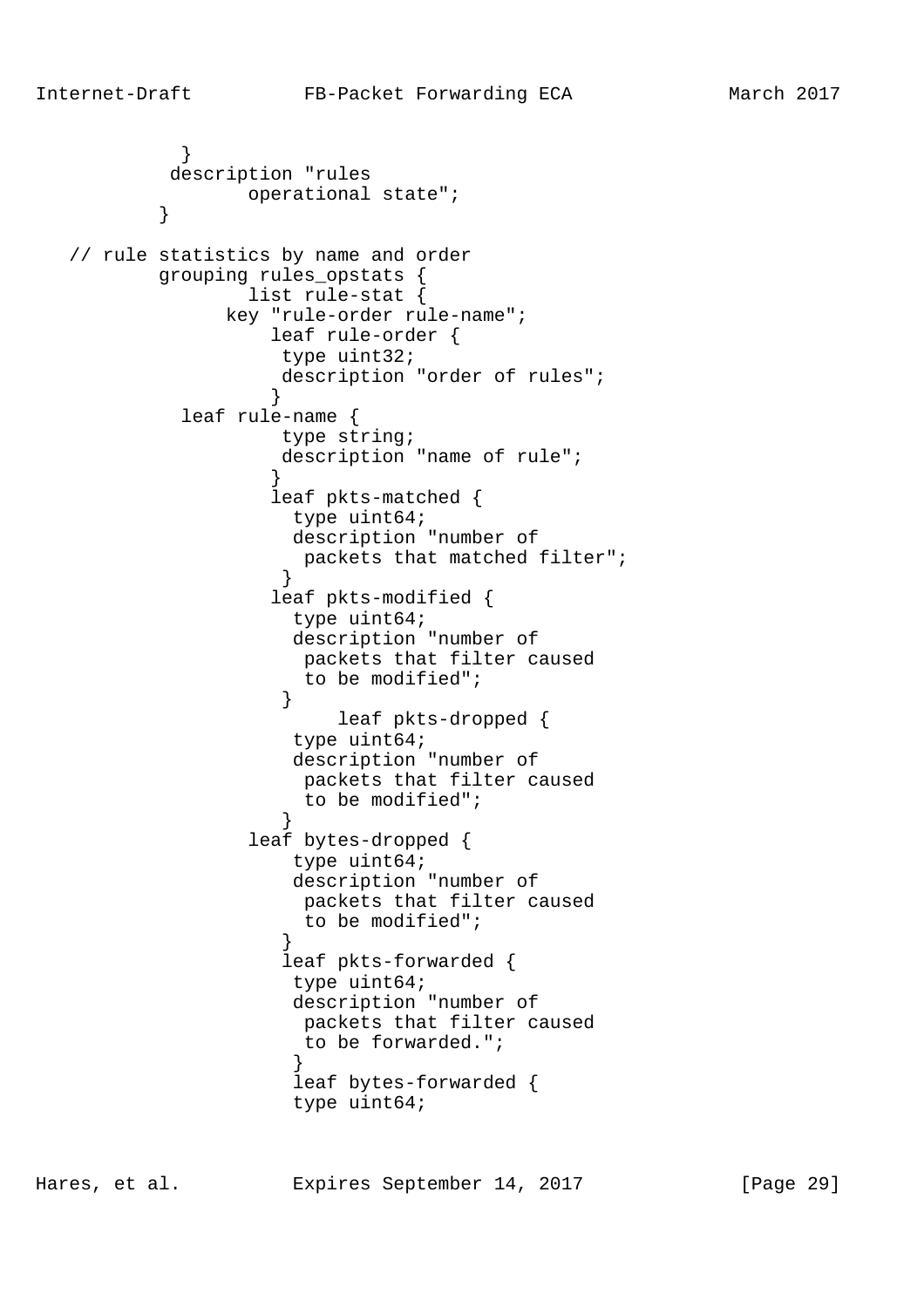```
 description "number of
                      packets that filter caused
                      to be forwarded.";
 }
                        description "list of
                        operational statistics for each
                        rule.";
 }
                  description "statistics
                     on packet filter matches, and
                     based on matches on many were
         modified and/or forwarded";<br>}
 }
      grouping packet-size-match {
           leaf l2-size-match {
              type uint32;
                 description "L2 packet match size.";
 }
           leaf l3-size-match {
              type uint32;
              description "L3 packet match size.";
 }
           leaf l4-size-match {
              type uint32;
              description "L4 packet match size.";
 }
       description "packet size by layer
           only non-zero values are matched";
 }
          grouping time-day-match {
        leaf hour {
              type uint8;
              description "hour
                 of day in 24 hours.
                 (add range)";
 }
            leaf minute {
              type uint8;
                  description
                  "minute in day.";
 }
```
Hares, et al. Expires September 14, 2017 [Page 30]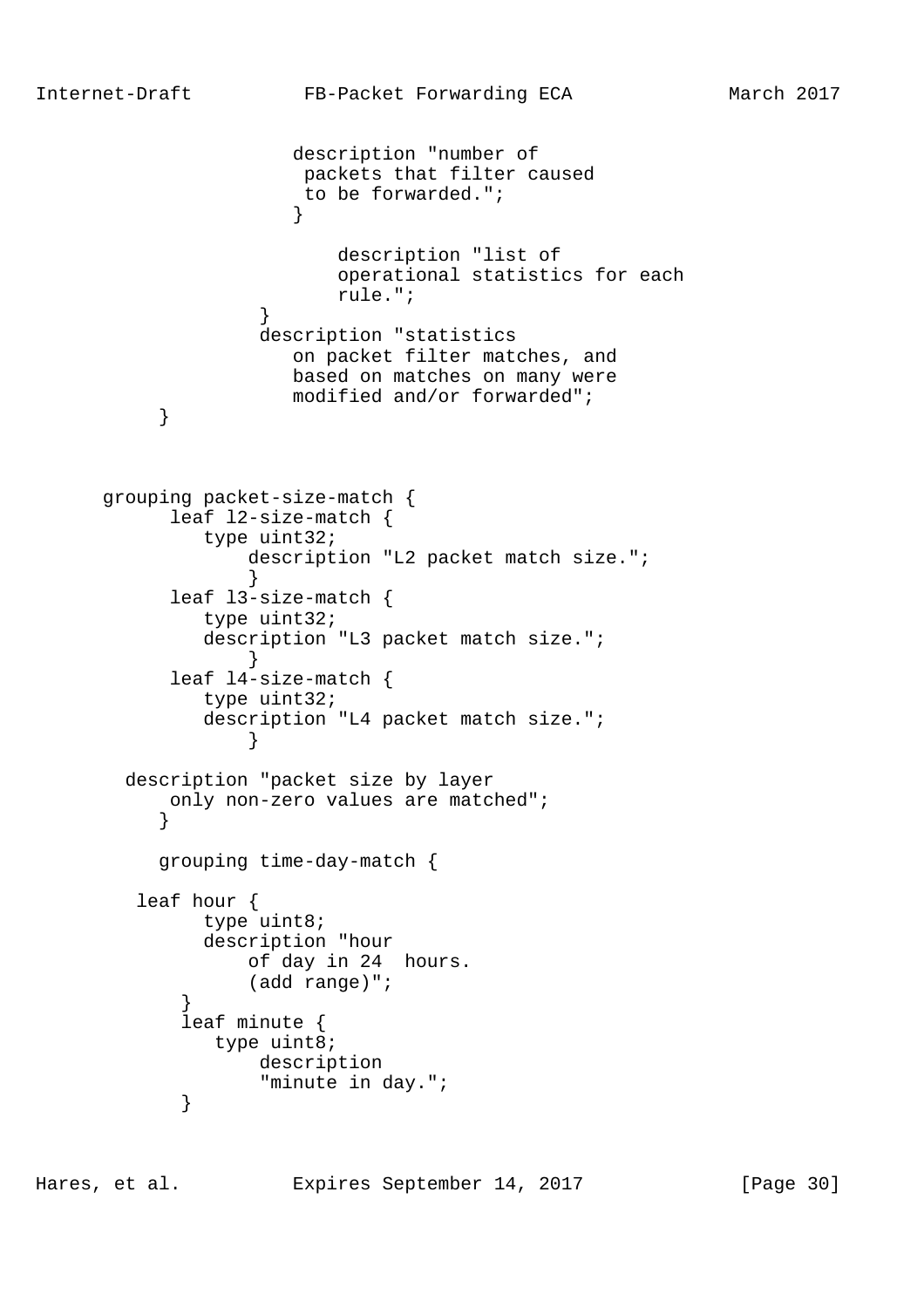```
 leaf second {
               type uint8;
                   description
                    "second in day.";
 }
           description "matches for
            time of day.";
 }
           grouping eca-event-matches {
             uses time-day-match;
             description "matches for events
              which include:
                  time of day.";
 }
       grouping eca-pkt-matches {
            uses interface-match;
            uses L2-header-match;
            uses L3-header-match;
            uses L4-header-match;
            uses packet-size-match;
            description "ECA matches";
 }
        grouping user-status-matches {
            leaf user {
             type string;
             description "user";
 }
             leaf region {
             type string;
             description "region";
 }
             leaf state {
             type string;
             description "state";
 }
             leaf user-status {
             type string;
             description "status of user";
 }
```
Hares, et al. Expires September 14, 2017 [Page 31]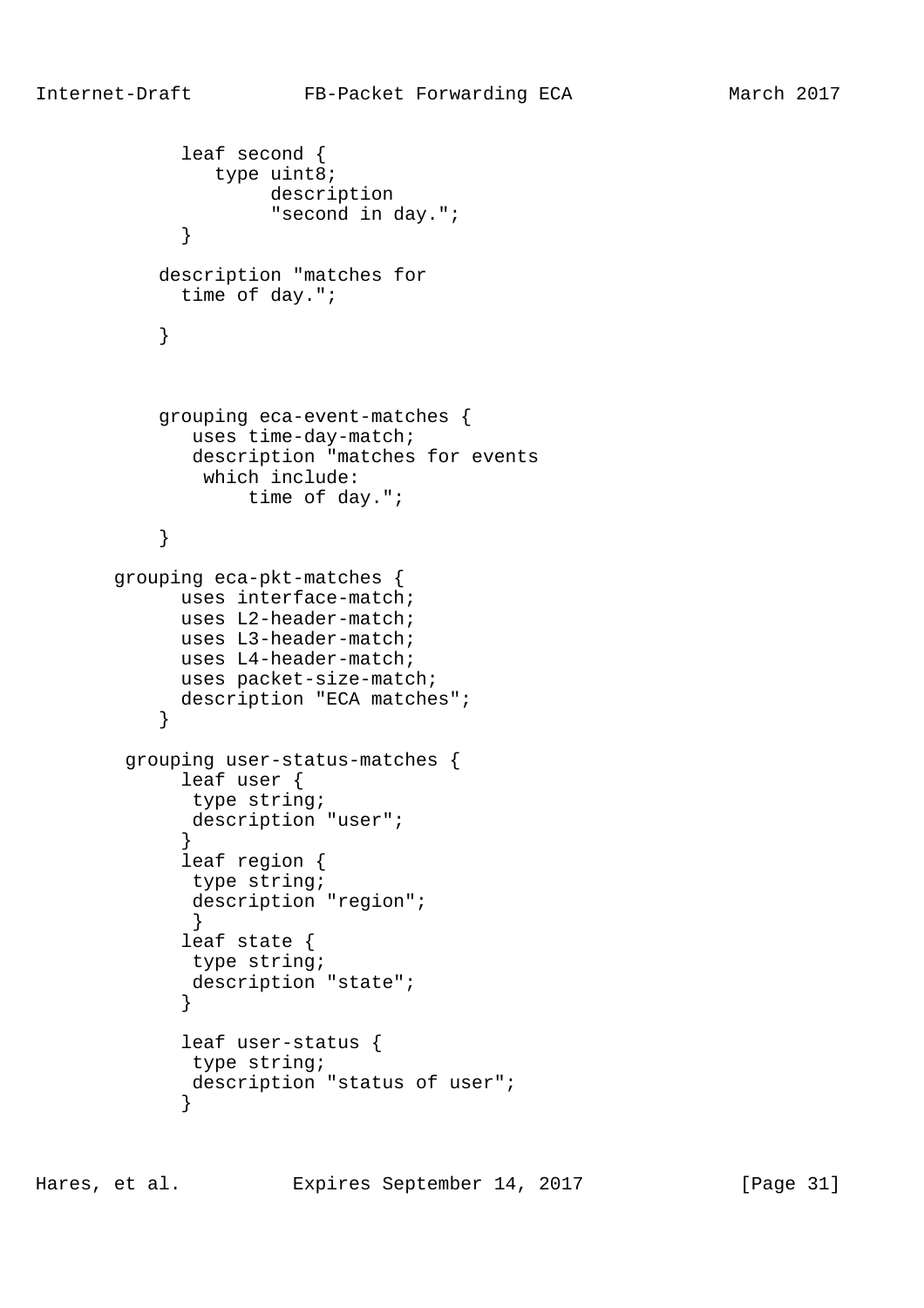```
 description "user status
             matches - region,
             target, location";
 }
           grouping eca-condition-matches {
              uses eca-pkt-matches;
              uses user-status-matches;
              description "pkt
               and user status matches";
 }
           grouping eca-qos-actions {
             leaf cnt-actions {
              type uint32;
              description "count of ECA actions";
 }
             list qos-actions {
               key "action-id";
                leaf action-id {
                type uint32;
                description "action id";
 }
                uses interface-actions;
                uses l2-header-mod-actions;
                uses L3-header-actions;
                uses L4-header-actions;
               description "ECA set or change
                packet Actions. Actions may be
                   added here for interface,
                   L2, L3, and L4
                   headers.";
 }
             description "eca- qos actions";
 }
            grouping ip-next-fwd {
                  leaf rib-name {
                    type string;
                    description "name of RIB";
 }
             leaf next-hop-name {
               type string;
                  description "name of next hop";
 }
             description "ECA set or change
                  packet Actions";
```
Hares, et al. Expires September 14, 2017 [Page 32]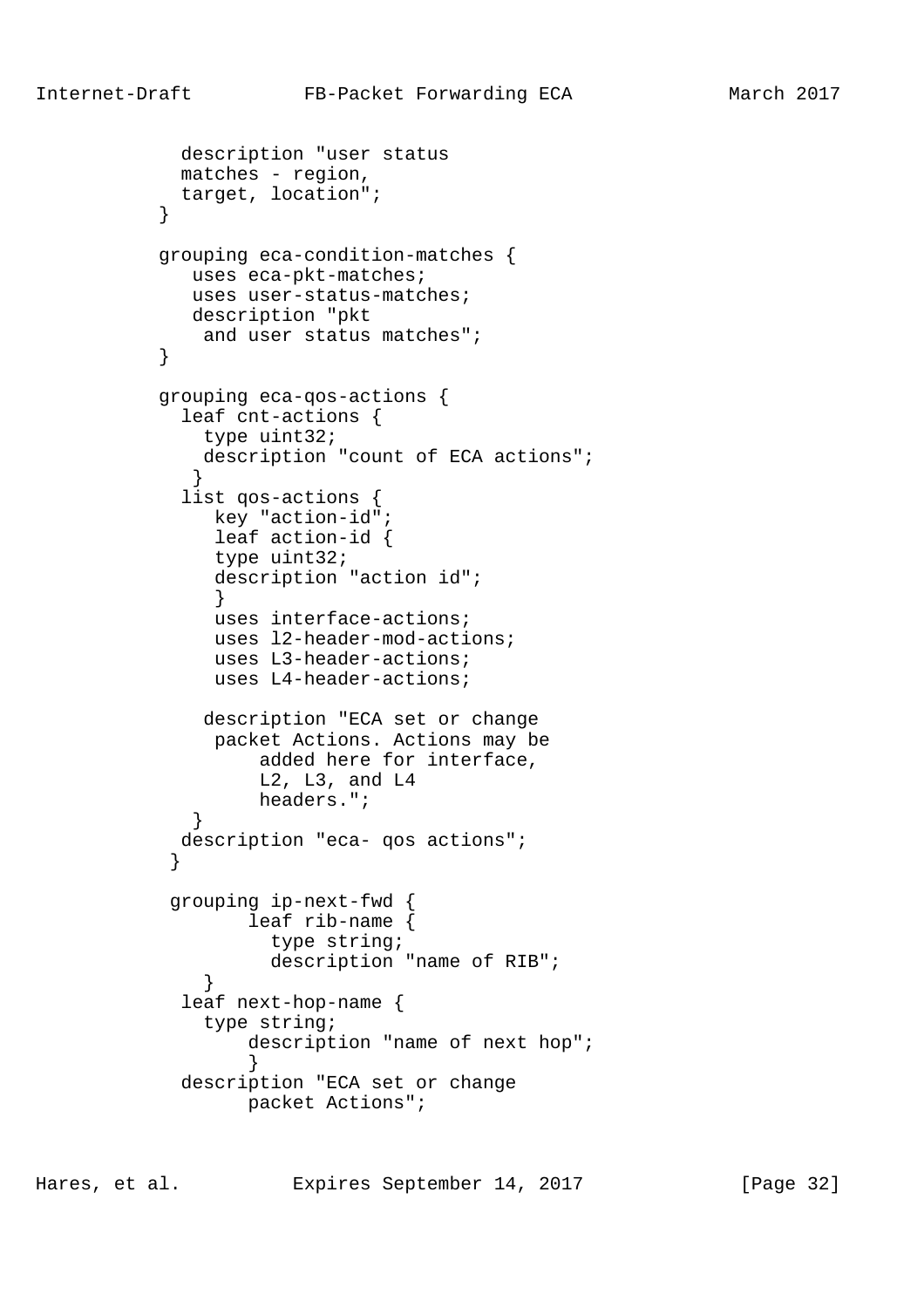```
 }
           grouping eca-ingress-actions {
             leaf permit {
              type boolean;
              description "permit ingress
               traffic. False
                  means to deny.";
 }
             leaf mirror {
              type boolean;
              description "copy bytes
              ingressed to mirror port";
 }
             description "ingress eca match";
 }
           grouping eca-fwd-actions {
         leaf interface-fwd {
                type if:interface-ref;
                description "name of interface to forward on";
 }
         uses iir:nexthop;
            uses ip-next-fwd;
             leaf drop-packet {
             type boolean;
             description "drop packet flag";
 }
             description "ECA forwarding actions";
 }
     grouping eca-security-actions {
        leaf actions-exist {
           type boolean;
           description "existance of
            eca security actions";
 }
        description "content actions
             for security. Needs more
             description.";
     grouping eca-egress-actions {
       leaf packet-rate {
             type uint32;
             description "maximum packet-rate";
 }
      leaf byte-rate {
```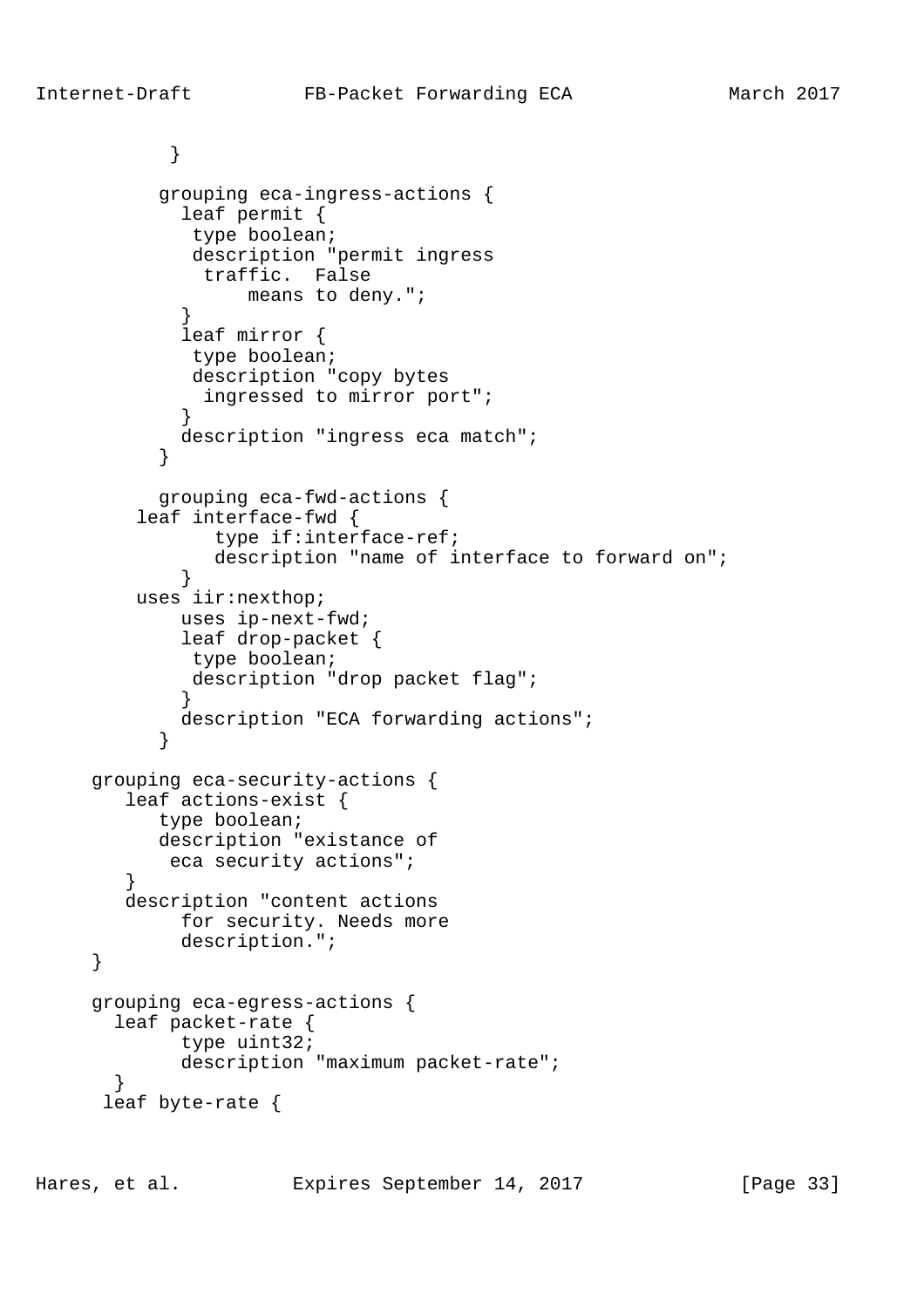```
 type uint64;
            description "maximum byte-rate ";
 }
      description "packet security actions";
       grouping policy-conflict-resolution {
             list resolution-strategy {
             key "strategy-id";
              leaf strategy-id {
               type uint32;
               description "Id for strategy";
 }
              leaf stategy-name {
              type string;
                  description "name of strategy";
 }
              leaf filter-strategy {
               type string;
               description "type of resolution";
 }
              leaf global-strategy {
               type boolean;
              description "global strategy";
 }
             leaf mandatory-strategy {
              type boolean;
             description "required strategy";
 }
             leaf local-strategy {
             type boolean;
             description "local strategy";
 }
             leaf resolution-fcn {
             type uint64;
             description "resolution function id ";
 }
             leaf resolution-value {
              type uint64;
             description "resolution value";
 }
             leaf resolution-info {
             type string;
             description "resolution info";
 }
             list associate-ext-data {
```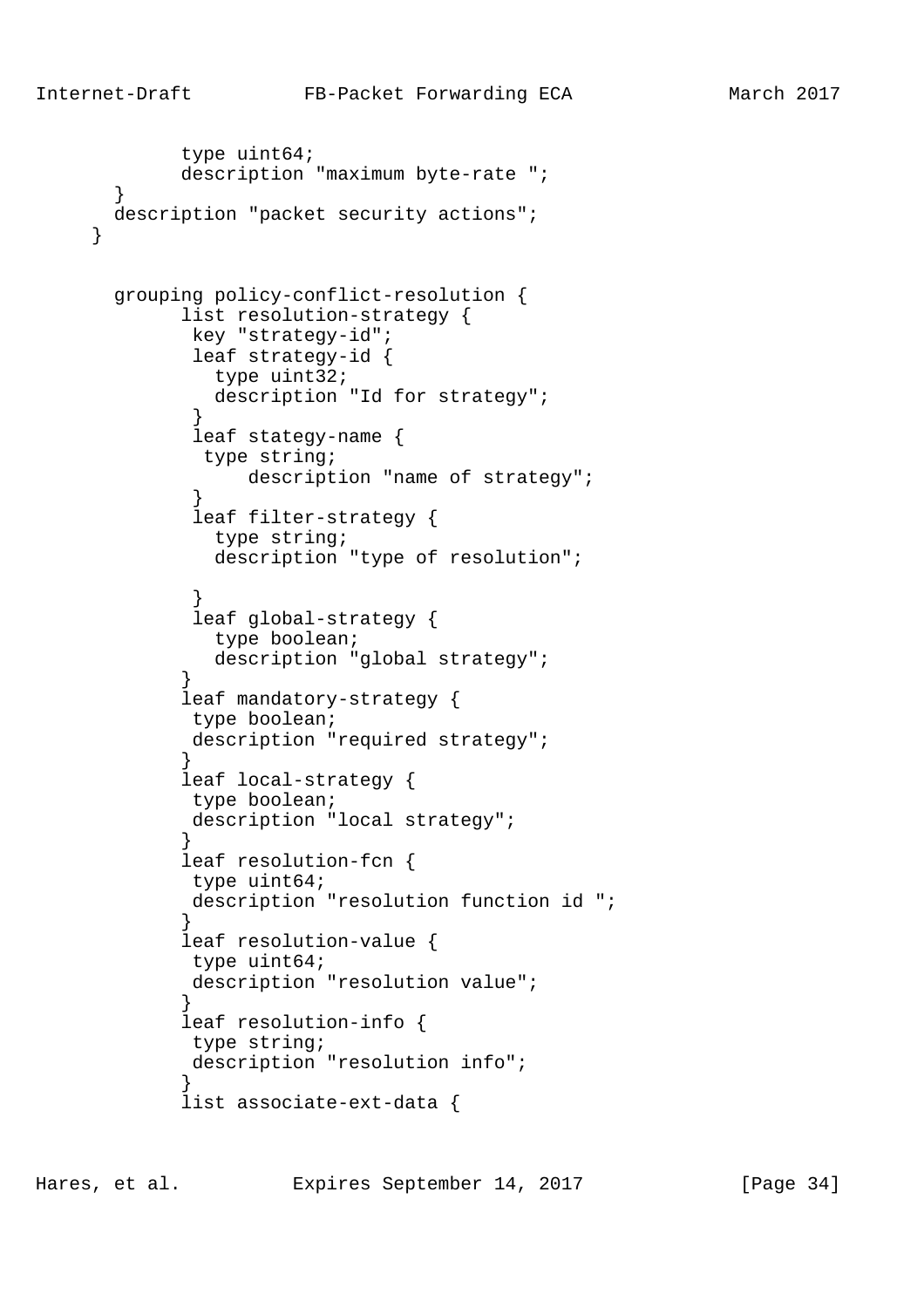```
 key "ext-data-id";
                   leaf ext-data-id {
                    type uint64;
                    description "ID of external data";
 }
                   leaf ext-data {
                    type string;
                    description "external data";
 }
                  description "linked external data";
 }
            description "list of strategies";
 }
            description "policy conflict
              resolution strategies";
 }
          grouping cfg-external-data {
            list cfg-ext-data {
              key "cfg-ext-data-id";
               leaf cfg-ext-data-id {
               type uint64;
               description "id for external data";
 }
              leaf data-type {
               type uint32;
               description "external data type ID";
 }
               leaf priority {
               type uint64;
                description "priority of data";
 }
              leaf other-data {
               type string;
               description "string
                   external data";
 }
            description "external data";
 }
           description "external data list";
        grouping pkt-eca-policy-set {
           list groups {
              key "group-name";
                  leaf group-name {
```
Hares, et al. Expires September 14, 2017 [Page 35]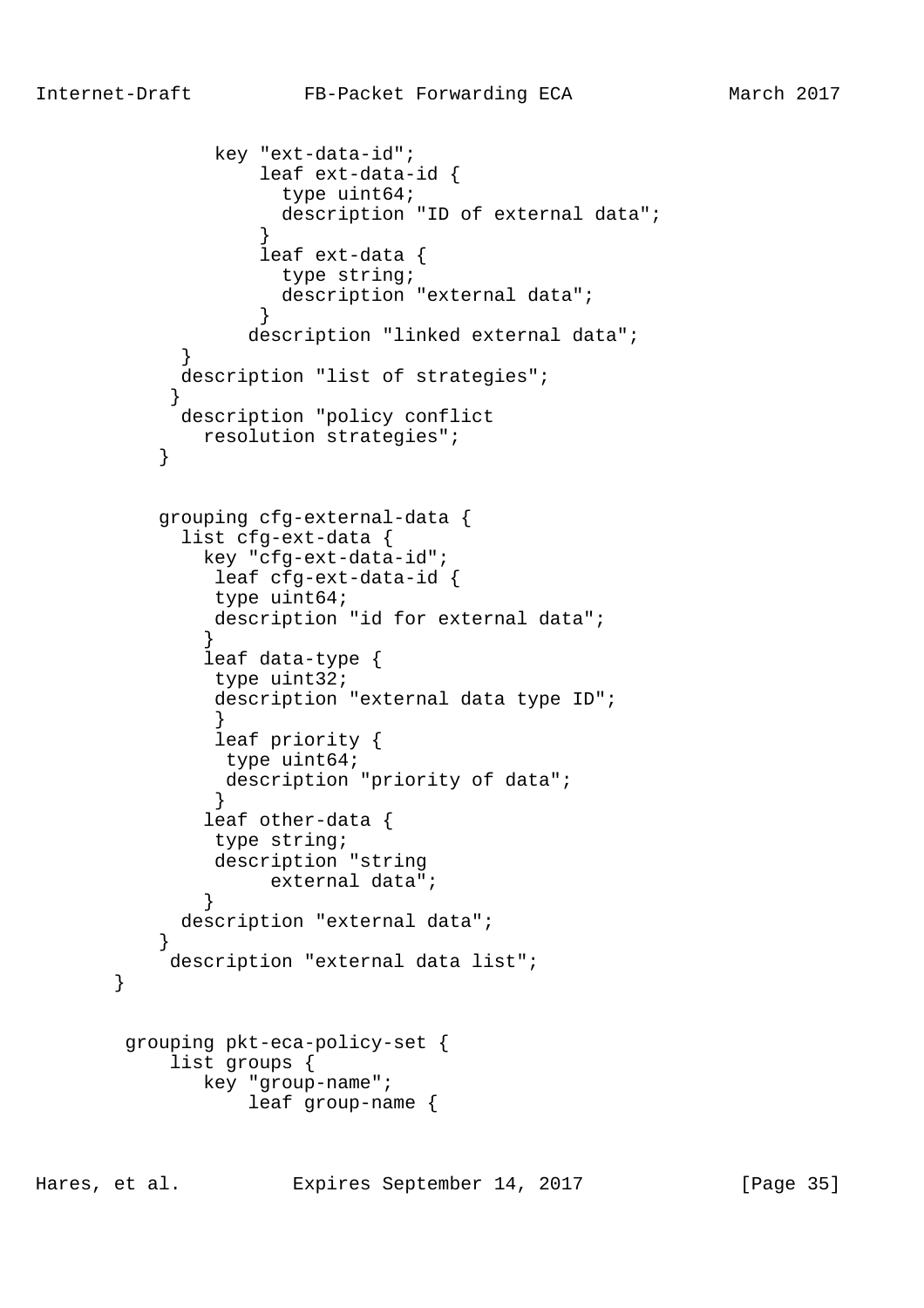```
 type string;
                   description
                    "name of group of rules";
 }
                  leaf vrf-name {
                   type string;
                   description "VRF name";
 }
                  uses rt:address-family;
                  list group-rule-list {
                   key "rule-name";
                   leaf rule-name {
                    type string;
                    description "name of rule";
 }
                   leaf rule-order-id {
                     type uint16;
                         description "rule-order-id";
 }
                    description "rules per group";
 }
                  description "pkt eca rule groups";
            list eca-rules {
                  key "order-id";
                  ordered-by user;
                  leaf order-id {
                    type uint16;
                    description "Number of order
                     in ordered list (ascending)";
 }
                  leaf eca-rule-name {
                     type string;
                        description "name of rule";
 }
                  leaf installer {
                    type string;
                    description
                         "Id of I2RS client
                          that installs this rule.";
 }
                   uses eca-event-matches;
                   uses eca-ingress-actions;
                   uses eca-qos-actions;
                   uses eca-security-actions;
                   uses eca-fwd-actions;
                   uses eca-egress-actions;
                   uses cfg-external-data;
```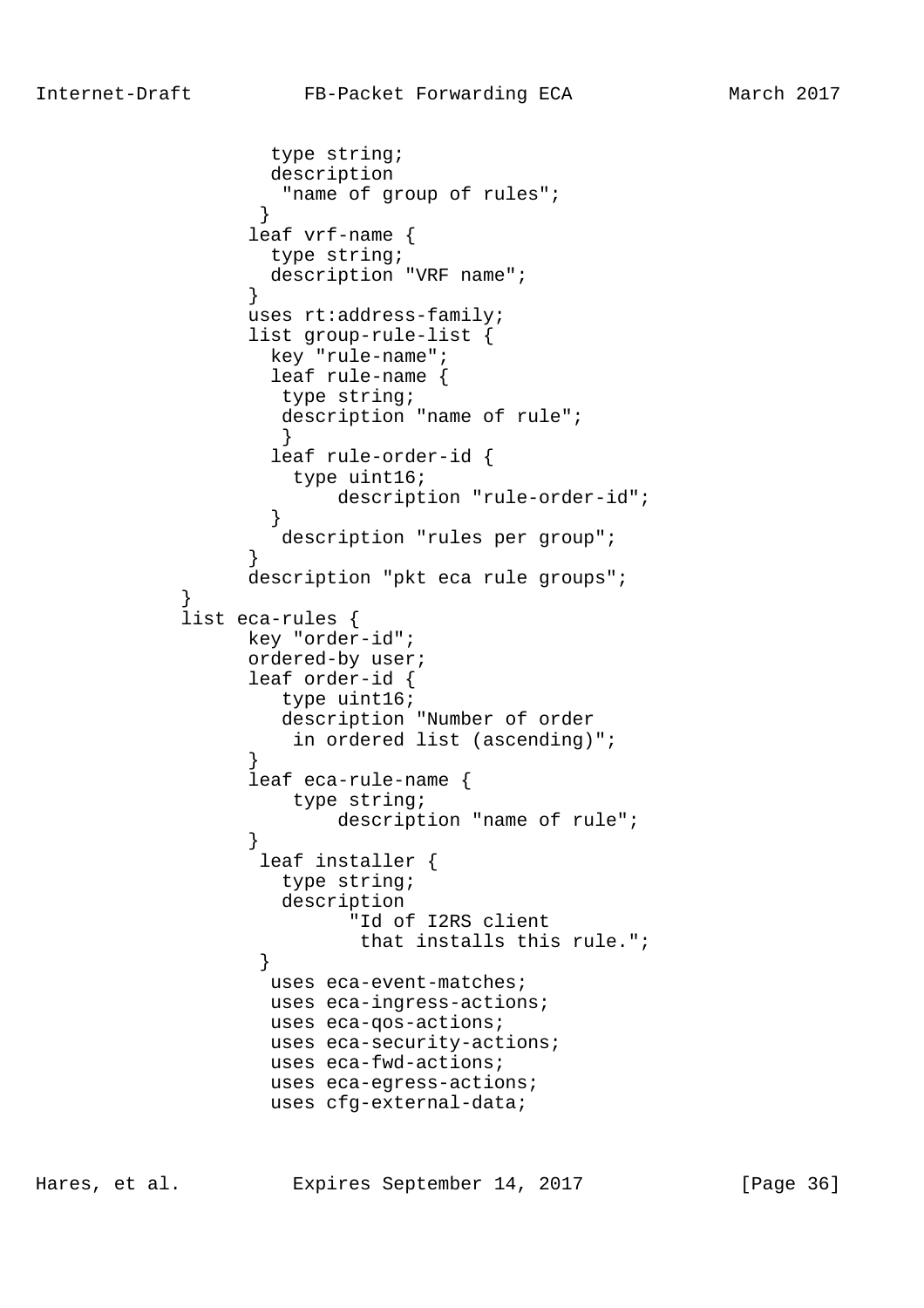}

```
 uses policy-conflict-resolution;
                  description "ECA rules";
           } // end of rule
         description "Policy sets.";
  grouping pkt-eca-opstate {
   uses groups-status;
       uses rule-group-link;
   uses rules_opstate;
       uses rules_opstats;
         description "pkt eca policy
          op-state main";
 container pkt-eca-policy-opstate {
  config "false";
```

```
 uses pkt-eca-opstate;
      description "operational state";
 }
```

```
 }
```
<CODE ENDS>

6. IANA Considerations

 This draft requests IANA Assign a urn in the IETF yang module space for:

"urn:ietf:params:xml:ns:yang:ietf-pkt-eca-policy";

associated prefix "pkt-eca";

7. Security Considerations

 These generic filters are filter packets in a traffic stream, act to modify packets, and forward data packets. These filters operate dynamically at same level as currently deployed configured filter based RIBs to filter, change, and forward traffic.

 Due to the potential to use Filters as an attack vector, this data model should be used with the secure transport described in the [I-D.ietf-i2rs-protocol-security-requirements]

Hares, et al. Expires September 14, 2017 [Page 37]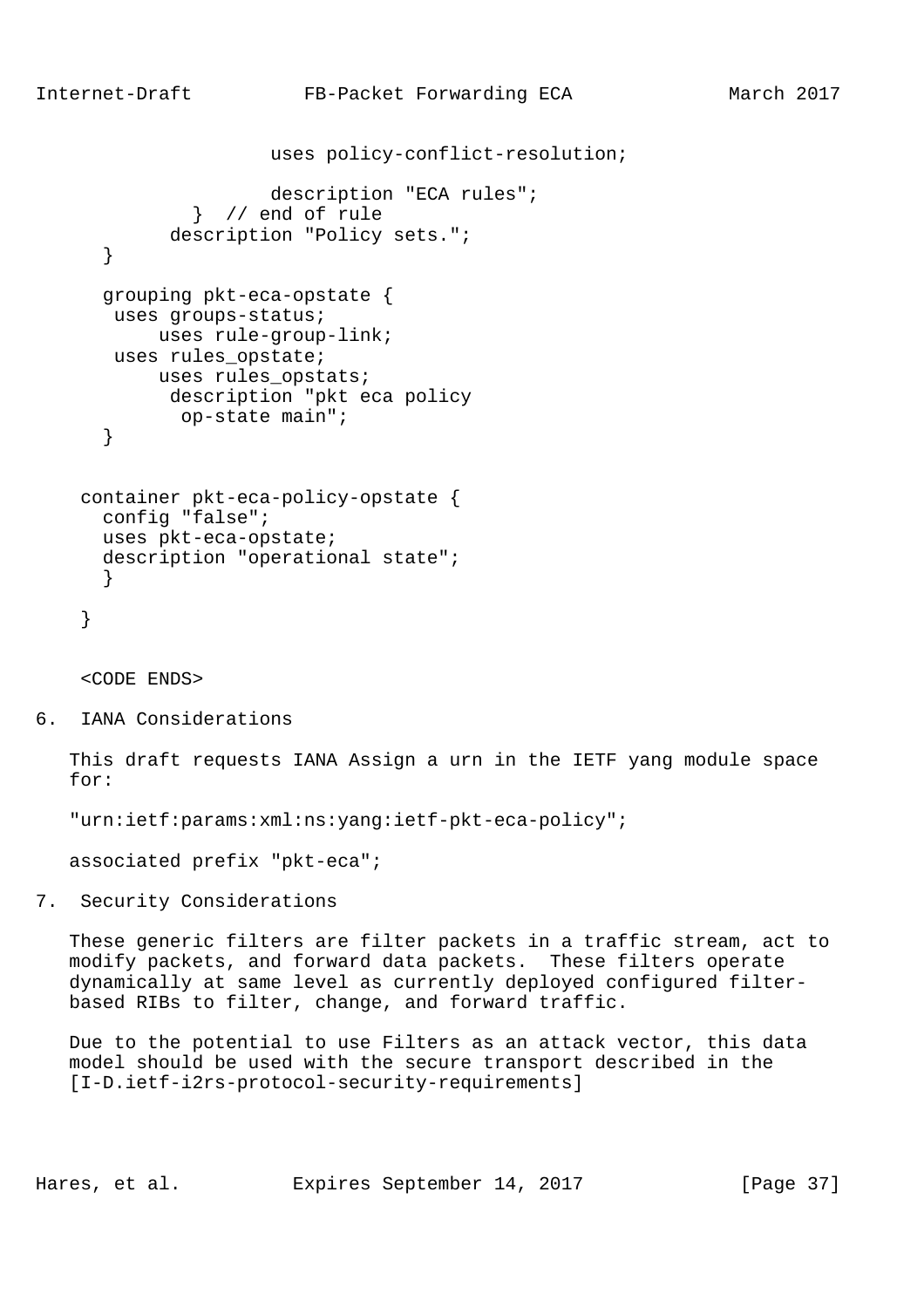- 8. References
- 8.1. Normative References

 [I-D.ietf-i2rs-rib-data-model] Wang, L., Ananthakrishnan, H., Chen, M., amit.dass@ericsson.com, a., Kini, S., and N. Bahadur, "A YANG Data Model for Routing Information Base (RIB)", draft-ietf-i2rs-rib-data-model-07 (work in progress), January 2017.

- 8.2. Informative References
	- [I-D.ietf-i2rs-protocol-security-requirements] Hares, S., Migault, D., and J. Halpern, "I2RS Security Related Requirements", draft-ietf-i2rs-protocol-security requirements-17 (work in progress), September 2016.
	- [I-D.ietf-i2rs-rib-info-model] Bahadur, N., Kini, S., and J. Medved, "Routing Information Base Info Model", draft-ietf-i2rs-rib-info-model-10 (work in progress), December 2016.
	- [I-D.ietf-netmod-acl-model] Bogdanovic, D., Koushik, K., Huang, L., and D. Blair, "Network Access Control List (ACL) YANG Data Model", draft-ietf-netmod-acl-model-10 (work in progress), March 2017.

 [I-D.ietf-netmod-revised-datastores] Bjorklund, M., Schoenwaelder, J., Shafer, P., Watsen, K., and R. Wilton, "A Revised Conceptual Model for YANG Datastores", draft-ietf-netmod-revised-datastores-00 (work in progress), December 2016.

 [I-D.ietf-supa-generic-policy-data-model] Halpern, J. and J. Strassner, "Generic Policy Data Model for Simplified Use of Policy Abstractions (SUPA)", draft ietf-supa-generic-policy-data-model-02 (work in progress), October 2016.

 [I-D.ietf-supa-generic-policy-info-model] Strassner, J., Halpern, J., and S. Meer, "Generic Policy Information Model for Simplified Use of Policy Abstractions (SUPA)", draft-ietf-supa-generic-policy-info model-02 (work in progress), January 2017.

Hares, et al. Expires September 14, 2017 [Page 38]